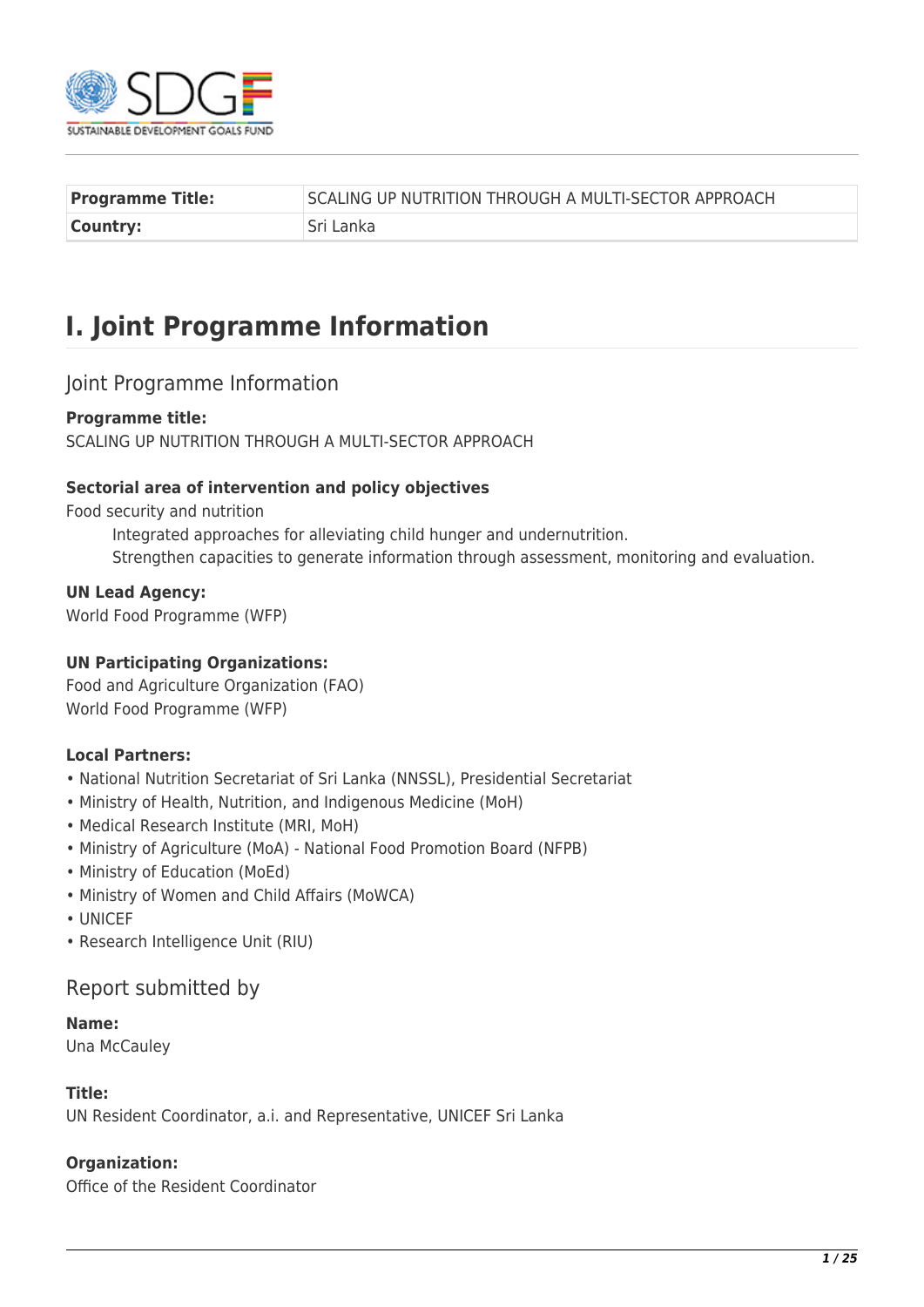#### **Contact information:**

email: info.lk@one.un.org / umccauley@unicef.org phone: +94 11 2583805 / +94 777237030

**Reporting Period Ending:** 

Sunday, May 1, 2016

## **II. Contact Information**

Resident Coordinator

**Name:**  Una McCauley

**E-mail:**  umccauley@unicef.org

UNCT contact person for implementation

**Name:**  Nguyenduc Hoang

**Agency: WFP** 

**Title:**  Deputy Country Director

**E-mail:**  nguyenduc.hoang@wfp.org

**Phone:**  +94 774440564

**Address:**  Two Jawatte Avenue, Colombo 5, 00500, Sri Lanka

Technical team contacts

Alternative UNCT contact person for implementation

**Name:**  Nina Brandstrup

**Agency:**  FAO

**Title:**  FAO Representative

**E-mail:**  nina.brandstrup@fao.org

**Phone:**  +94 777686880

**Address:**  UN Compound, 202 Bauddhaloka Mawatha, Colombo 7, 00700, Sri Lanka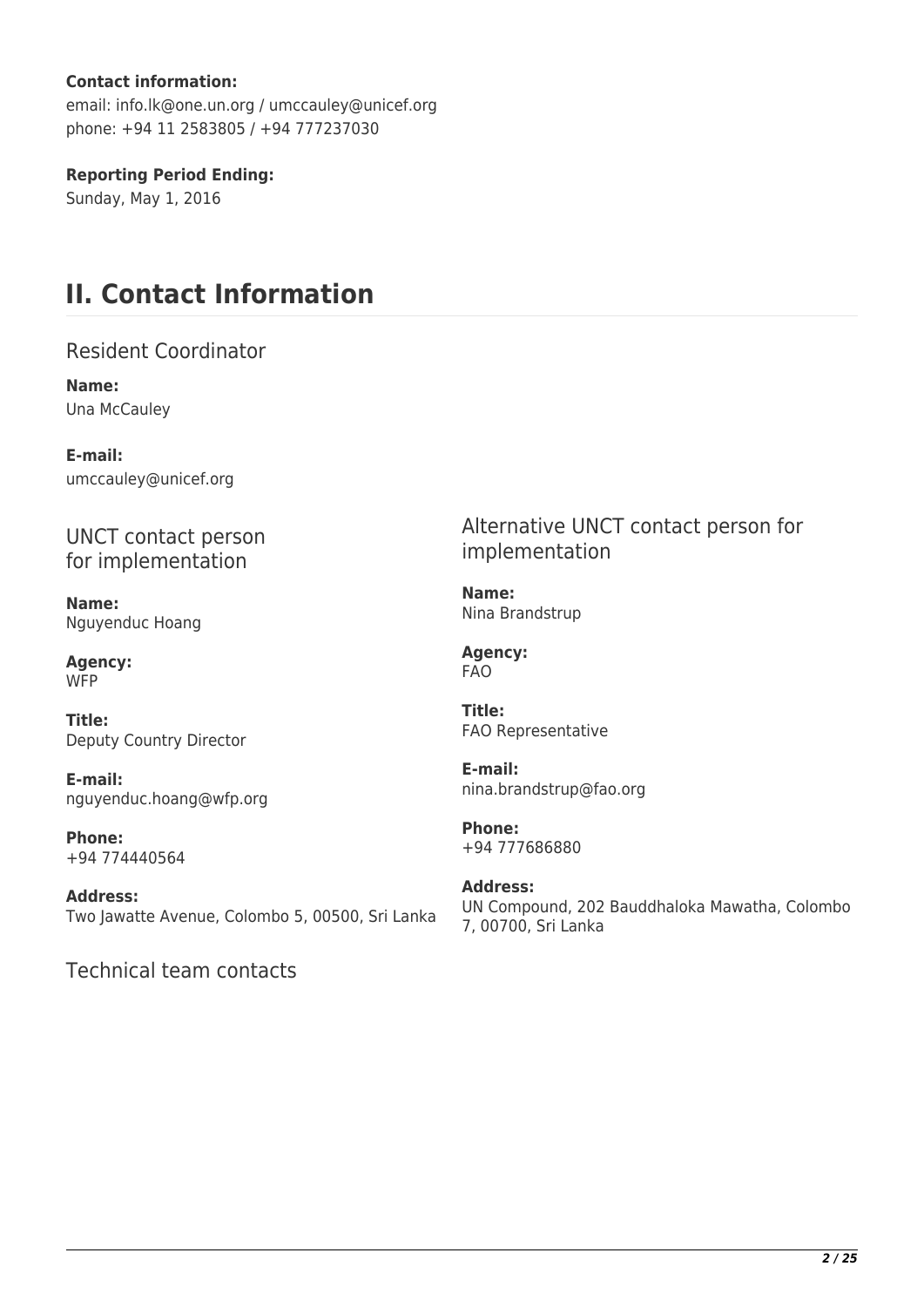| Name:<br>Sashrika Jayasinghe                                        |                                          |
|---------------------------------------------------------------------|------------------------------------------|
| <b>Agency:</b><br><b>WFP</b>                                        | JP monitoring and evaluation focal point |
| Title:<br>Joint Programme Coordinator / Programme Policy<br>Officer |                                          |
| Email:<br>sashrika.jayasinghe@wfp.org                               |                                          |
| <b>Phone:</b><br>+94 778998621                                      |                                          |
| <b>Address:</b><br>Two Jawatte Avenue, Colombo 5, 00500, Sri Lanka  |                                          |
| JP communications and advocacy focal point                          | JP knowledge management focal point      |

JP private sector focal point

Joint programme coordinator

## Agency contact points

Contact 1

**Name:**  Anusara Singhkumarwong

**Agency:**  W<sub>FP</sub>

**Title:**  Nutrition Officer

**Email:**  anusara.singhkumarwong@wfp.org

**Phone:**  +94 774522434

**Address:**  Two Jawatte Avenue, Colombo 5, 00500, Sri Lanka Contact 2

**Name:**  Saman Kalupahana

**Agency: WFP** 

**Title:**  Programme Policy Officer (Nutrition)

**Email:**  saman.kalupahana@wfp.org

**Phone:**  +94 774400584

**Address:**  Two Jawatte Avenue, Colombo 5, 00500, Sri Lanka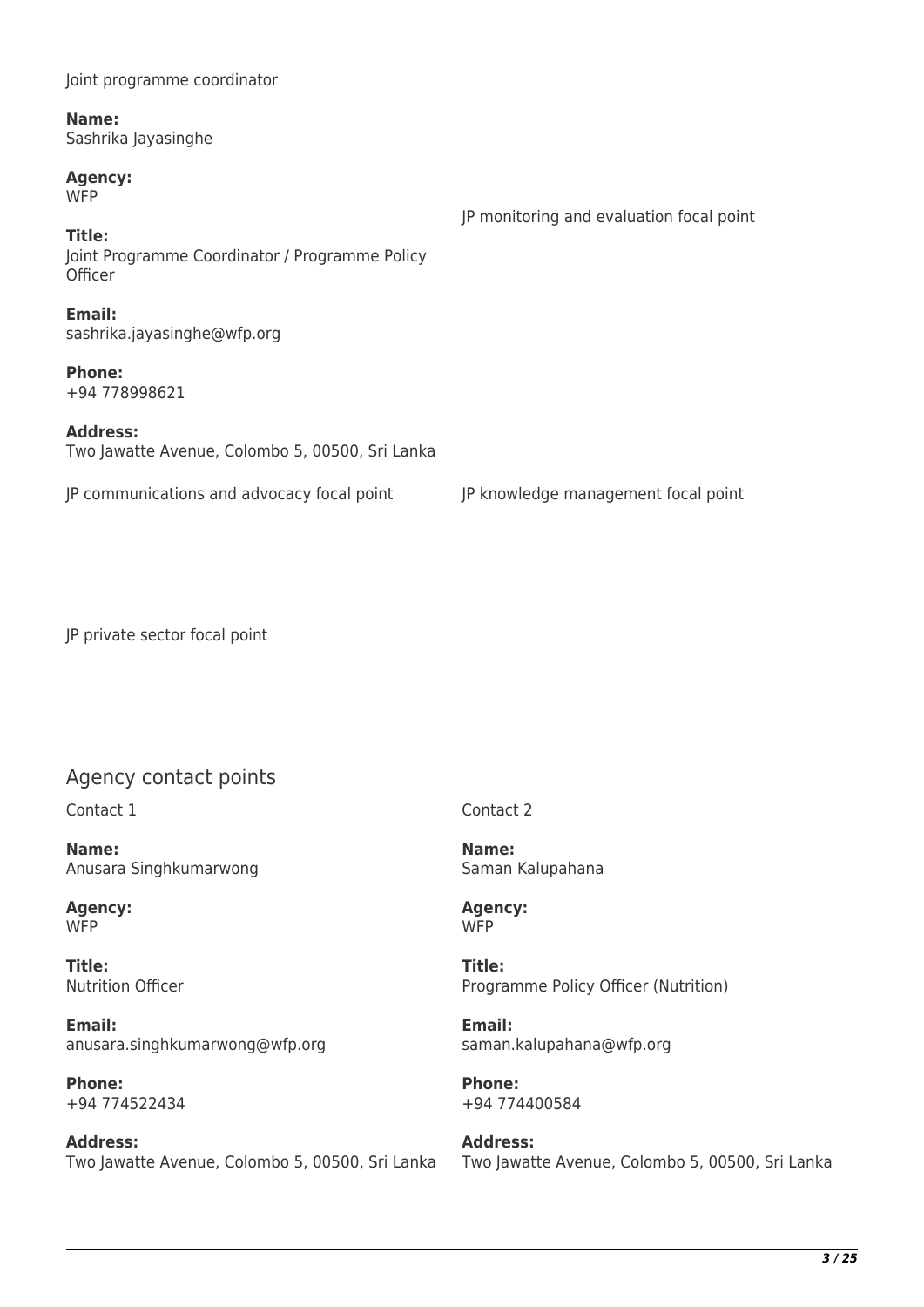#### Contact 3

**Name:**  Priyanthi Chandrasekera

**Agency:**  FAO

**Title:**  Project Manager

**Email:**  priyanthi.chandrasekera@fao.org

**Phone:**  +94 768747536

**Address:**  7, 00700, Sri Lanka

Contact 5

**Name:**  Chamindry Saparamadu

**Agency:**  Office of the UN Resident Coordinator

**Title:**  Head of Resident Coordinator's Office

**Name:**  chamindry.saparamadu@one.un.org

**Phone:**  +94 777687196

**Address:**  United Nations Sri Lanka, 202-204 Bauddhaloka Mawatha, Colombo 7, 00700, Sri Lanka

# **III. Financial information**

#### **Detailed Financial Report:**

**■ 20160705 SDGF IP Sri Lanka Financial Monitoring Report\_FINAL.xlsx** 

SDG-F Funds

| <b>Total approved</b><br><b>UN Agency</b><br>funds | <b>Total funds</b><br><b>Transferred to</b><br>date | <b>Total funds</b><br>committed to<br>date | <b>Total funds</b><br>disbursed to date |
|----------------------------------------------------|-----------------------------------------------------|--------------------------------------------|-----------------------------------------|
|----------------------------------------------------|-----------------------------------------------------|--------------------------------------------|-----------------------------------------|

Contact 4

**Name:**  Dharmassree Wijeratne

**Agency:**  FAO

**Title:**  Assistant FAO Representative (Programme)

**Email:**  dharmassree.wijeratne@fao.org

**Phone:**  +94 772130388

UN Compound, 202 Bauddhaloka Mawatha, Colombo UN Compound, 202 Bauddhaloka Mawatha, Colombo **Address:**  7, 00700, Sri Lanka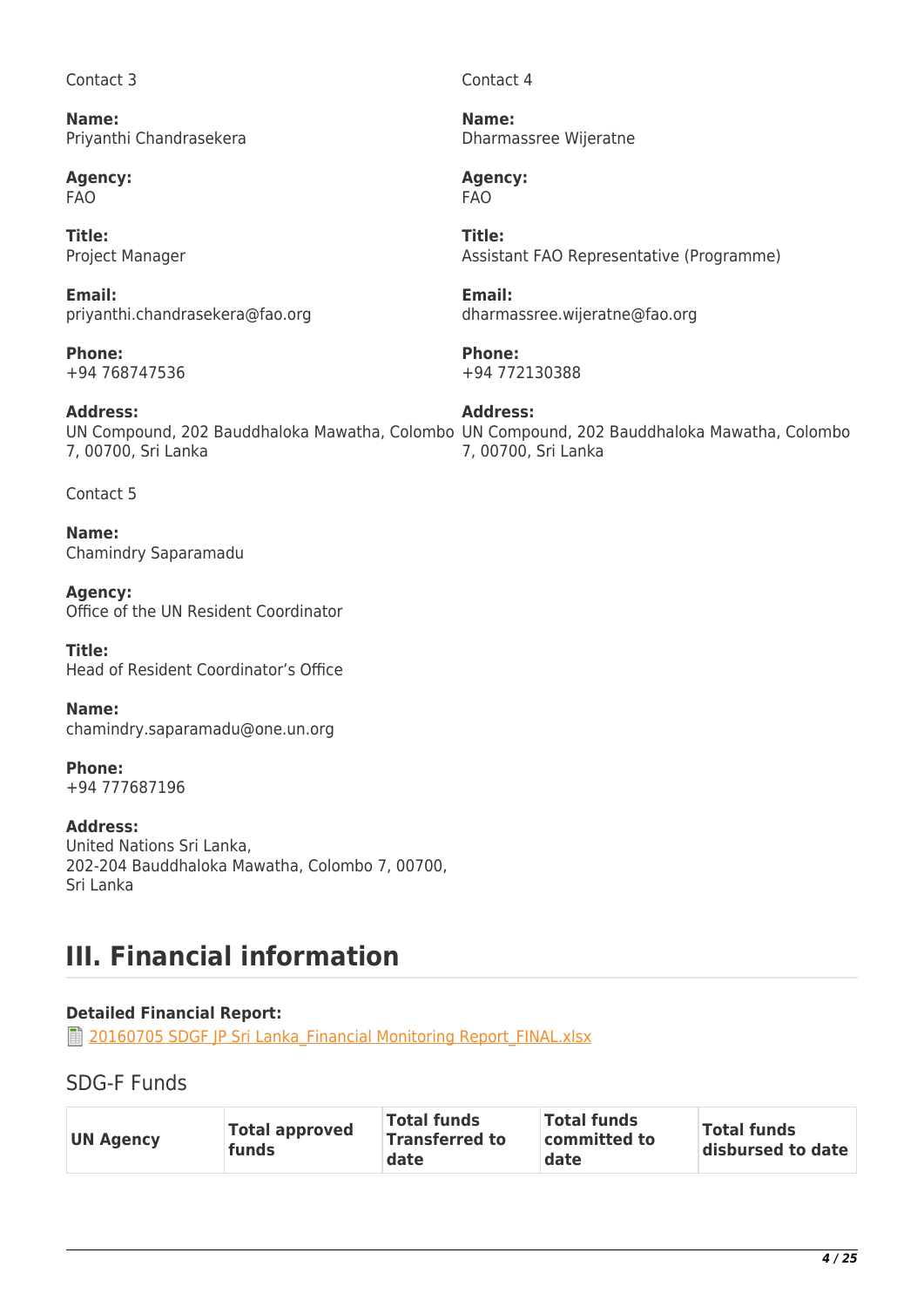| <b>UN Agency</b>                              | <b>Total approved</b><br>funds | <b>Total funds</b><br><b>Transferred to</b><br>date | <b>Total funds</b><br>committed to<br>date | <b>Total funds</b><br>disbursed to date |
|-----------------------------------------------|--------------------------------|-----------------------------------------------------|--------------------------------------------|-----------------------------------------|
| Food and<br>Agriculture<br>Organization (FAO) | 749,858.00                     | 262,450.00                                          | 40,759.00                                  | 119,427.00                              |
| World Food<br>Programme (WFP)                 | 749,871.00                     | 339,398.00                                          | 5,382.00                                   | 253,980.00                              |

| Total<br>601,848.00<br>1,499,729.00<br>373,407.00<br>46,141.00 |
|----------------------------------------------------------------|
|----------------------------------------------------------------|

## Matching Funds

| <b>Name of source</b>      | <b>Total approved</b><br>funds | <b>Total funds</b><br><b>Transferred to</b><br>date | <b>Total funds</b><br>committed to<br>date | <b>Total funds</b><br>disbursed to date |
|----------------------------|--------------------------------|-----------------------------------------------------|--------------------------------------------|-----------------------------------------|
| Government of Sri<br>Lanka | 1,368,752.00                   | 1,368,752.00                                        | 0.00                                       | 308,986.00                              |
| <b>WFP</b>                 | 71,728.00                      | 71,728.00                                           | 8,080.00                                   | 63,648.00                               |
| <b>UNICEF</b>              | 126,371.00                     | 126,371.00                                          | 0.00                                       | 126,371.00                              |

| <b>Total</b> | .,566,851.00 | 1.00<br>. ארה | 8,080.00 | 499,005,00 |
|--------------|--------------|---------------|----------|------------|
|              |              |               |          |            |

# **IV. Beneficiaries**

## **Total number of direct beneficiaries to date:**

1185745

## Direct Beneficiaries – Breakdown

| <b>Beneficiary type - individual</b> | <b>Total</b> | <b>Female Male</b> |     | <b>Comments</b>                                                                                                                                                                                                                                                                                                                                                                                           |
|--------------------------------------|--------------|--------------------|-----|-----------------------------------------------------------------------------------------------------------------------------------------------------------------------------------------------------------------------------------------------------------------------------------------------------------------------------------------------------------------------------------------------------------|
| <b>Farmers</b>                       |              |                    |     |                                                                                                                                                                                                                                                                                                                                                                                                           |
| Entrepreneurs                        |              |                    |     |                                                                                                                                                                                                                                                                                                                                                                                                           |
| Civil servants/government            | 1,096        | 535                | 561 | WFP supported the training of 34<br>male MRI staff and survey<br>enumerators on data and sample<br>collection and field lab sample<br>analysis for the baseline food and<br>nutrition surveys; and involved 80<br>(55 M and 25 F) participants in the<br>consultative meeting on the national<br>nutrition surveillance system; FAO<br>conducted 29 workshops with 982<br>participants (480 F and 502 M). |
| Indigenous                           |              |                    |     |                                                                                                                                                                                                                                                                                                                                                                                                           |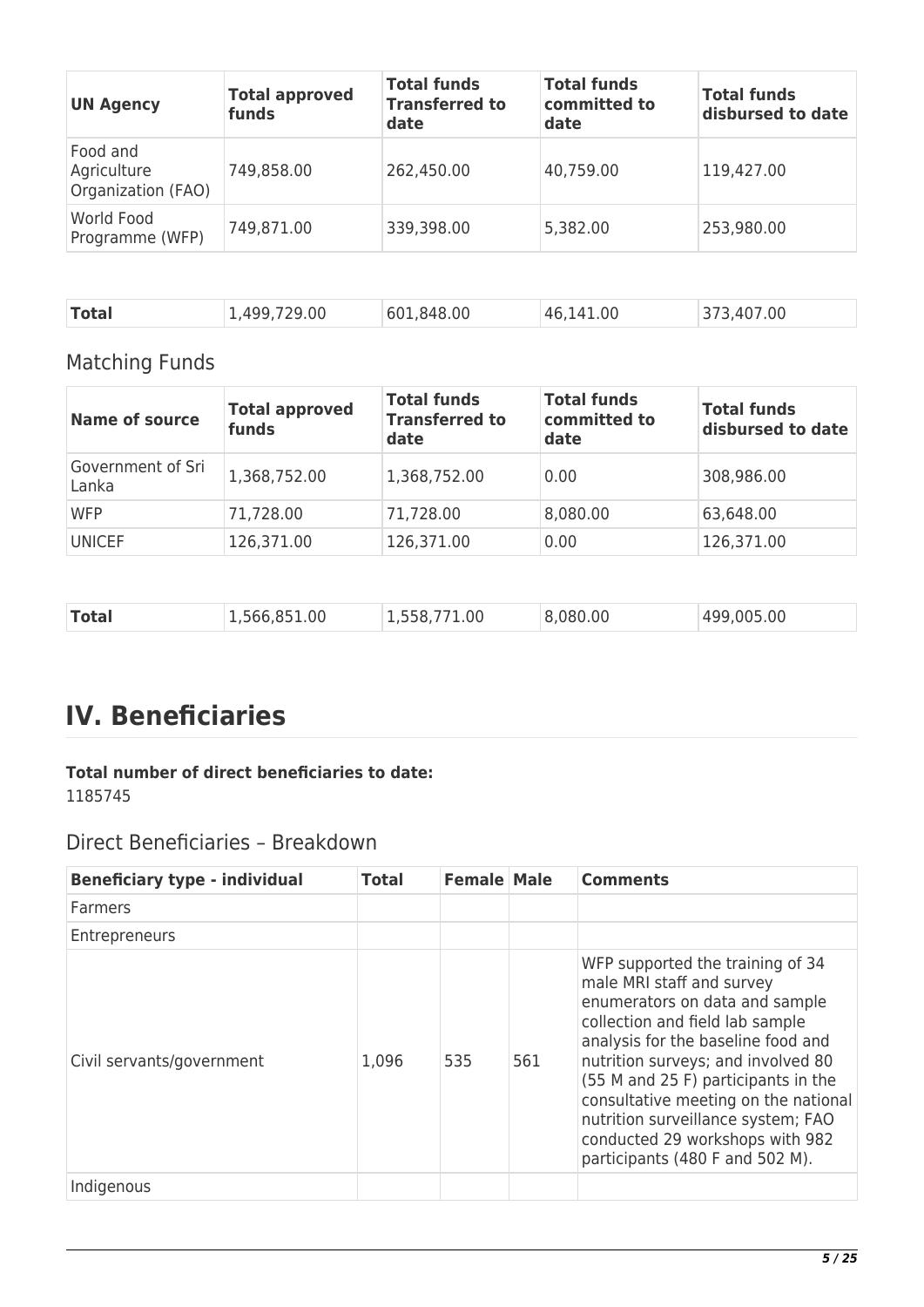| Children                                  | 1,138,887 569,444 569,443 |        |        | FAO's work on the school nutrition<br>database and the school gardens<br>directly benefits 1,138,887 school<br>children (gender disaggregation not<br>yet available). In addition, WFP and<br>FAO conducted nutrition education<br>promotion activities in line with the<br>key objective at the National Scout<br>Jamboree on 20-26 Feb, 2016<br>supporting 8,000 boys and 2,000<br>girl scouts. |
|-------------------------------------------|---------------------------|--------|--------|---------------------------------------------------------------------------------------------------------------------------------------------------------------------------------------------------------------------------------------------------------------------------------------------------------------------------------------------------------------------------------------------------|
| Youth                                     |                           |        |        |                                                                                                                                                                                                                                                                                                                                                                                                   |
| Pregnant and Lactating Women (PLW) 14,762 |                           | 14,762 |        | PLW participated in the baseline<br>survey conducted by MRI                                                                                                                                                                                                                                                                                                                                       |
| Civil Society / Community                 | 21,000                    | 10,500 | 10,500 | FAO provided nutrition promotion<br>information to the MoEd stall at the<br>exhibition on a Toxin-Free Nation<br>organized by the Presidential<br>Secretariat on March 6-8, 2016                                                                                                                                                                                                                  |
|                                           |                           |        |        |                                                                                                                                                                                                                                                                                                                                                                                                   |
| <b>Total</b>                              | 1,175,745 595,241 580,504 |        |        |                                                                                                                                                                                                                                                                                                                                                                                                   |

| <b>Beneficiary type - institutional</b> | <b>Total</b> | <b>Comments</b>                                                                                                                                                                                                                 |
|-----------------------------------------|--------------|---------------------------------------------------------------------------------------------------------------------------------------------------------------------------------------------------------------------------------|
| <b>SME<sub>S</sub></b>                  |              |                                                                                                                                                                                                                                 |
| Cooperatives                            |              |                                                                                                                                                                                                                                 |
| Government/municipal organizations      | 1.00         | WFP supported technical and institutional capacity<br>development for the Medical Research Institute (MRI)<br>relevant to the national baseline surveys on food and<br>nutrition                                                |
| Private sector                          |              |                                                                                                                                                                                                                                 |
| Community-based organizations           |              |                                                                                                                                                                                                                                 |
| <b>NGOs</b>                             |              |                                                                                                                                                                                                                                 |
| <b>Schools</b>                          | 10,144       | All government/national schools benefit through the<br>school nutrition and health promotion database and up to<br>6,000 of these schools will also benefit from school<br>gardening through the ToT and implementation efforts |
|                                         |              |                                                                                                                                                                                                                                 |
| <b>Total</b>                            | 10,145       |                                                                                                                                                                                                                                 |

## Indirect Beneficiaries – Breakdown

| <b>Beneficiary type - individual</b> | <b>Total</b> | <b>Female</b> | <b>Male Comments</b> |
|--------------------------------------|--------------|---------------|----------------------|
| Farmers                              |              |               |                      |
| Entrepreneurs                        |              |               |                      |
| Civil servants/government            |              |               |                      |
| Indigenous                           |              |               |                      |
| Children                             |              |               |                      |
| Youth                                |              |               |                      |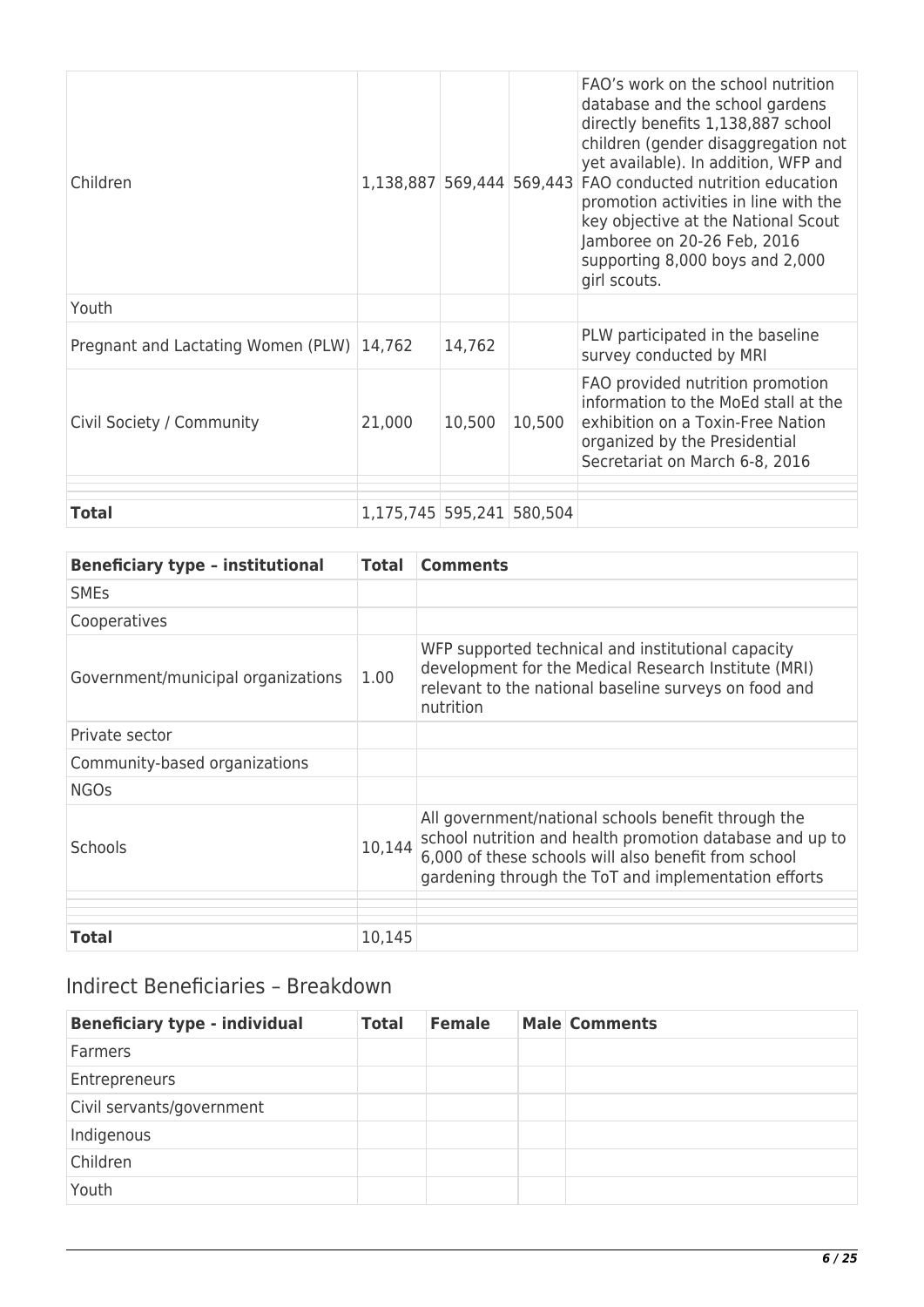| Pregnant and Lactating Women | 810,886 810,886.00      | Cohort of national population<br>indirectly benefitted by PLW baseline<br>nutrition survey |
|------------------------------|-------------------------|--------------------------------------------------------------------------------------------|
|                              |                         |                                                                                            |
| <b>Total</b>                 | 810,886 810,886.00 0.00 |                                                                                            |

| <b>Beneficiary type - institutional</b> |      | <b>Total Comments</b>                                                                                                                                                                                                                                                                                                           |
|-----------------------------------------|------|---------------------------------------------------------------------------------------------------------------------------------------------------------------------------------------------------------------------------------------------------------------------------------------------------------------------------------|
| <b>SMEs</b>                             |      |                                                                                                                                                                                                                                                                                                                                 |
| Cooperatives                            |      |                                                                                                                                                                                                                                                                                                                                 |
| Government/municipal organizations      | 4.00 | The four implementing ministries                                                                                                                                                                                                                                                                                                |
| Private sector                          | 3    | Service providers of meeting facilities and potential partner<br>for procuring fortified rice kernels for the pilot programme                                                                                                                                                                                                   |
| Community-based organizations           | 1    | The Scaling Up Nutrition People's Forum (SUN-PF)<br>participated in the consultative workshop for food<br>fortification held in July 2015                                                                                                                                                                                       |
| <b>NGOs</b>                             |      |                                                                                                                                                                                                                                                                                                                                 |
| Academia                                |      | Academics from 2 national universities were involved in<br>presenting research conducted in under-nutrition and in<br>providing inputs regarding the design of the pilot<br>programme for food fortification<br>Academics from 5 national universities were involved in the<br>preparation of Nutrition supplementary documents |
|                                         |      |                                                                                                                                                                                                                                                                                                                                 |
| <b>Total</b>                            | 15   |                                                                                                                                                                                                                                                                                                                                 |

#### **Any other information regarding JP beneficiaries\*:**

The 14,762 participants of the PLW baseline survey are considered direct beneficiaries and the general population of the country comprising PLW (i.e., 810,886) are considered indirect beneficiaries of the national baseline survey on PLW food and nutrition. Note: Per further clarification from the project document, the PLW survey participants are considered direct beneficiaries, not indirect, as previously reported.

WFP supported the Nutrition Coordination Division of the Ministry of Health to conduct a consultative meeting to review the indicators for the National Nutrition Surveillance System on the 18th and 19th of February, 2016. 80 participants contributed to the meeting, including 55 women and 25 men. FAO conducted a series of workshops through the island nation for training and orientating users on the school health and nutrition database. A total of 9 workshops were held; one for each province between January and March 2016. A total of 408 Division and Zonal level Management Assistants (213 women and 195 men) were trained on the database in all 9 provinces of the country.

FAO commenced a series of workshops through the island nation for Training of Trainers on School Gardens. The workshops are being held in each of the 9 province and 7 workshops have been held to date with a total of 292 participants (102 women & 190 men) including, in-service advisors of agriculture and nutrition, teachers, and zonal education directors.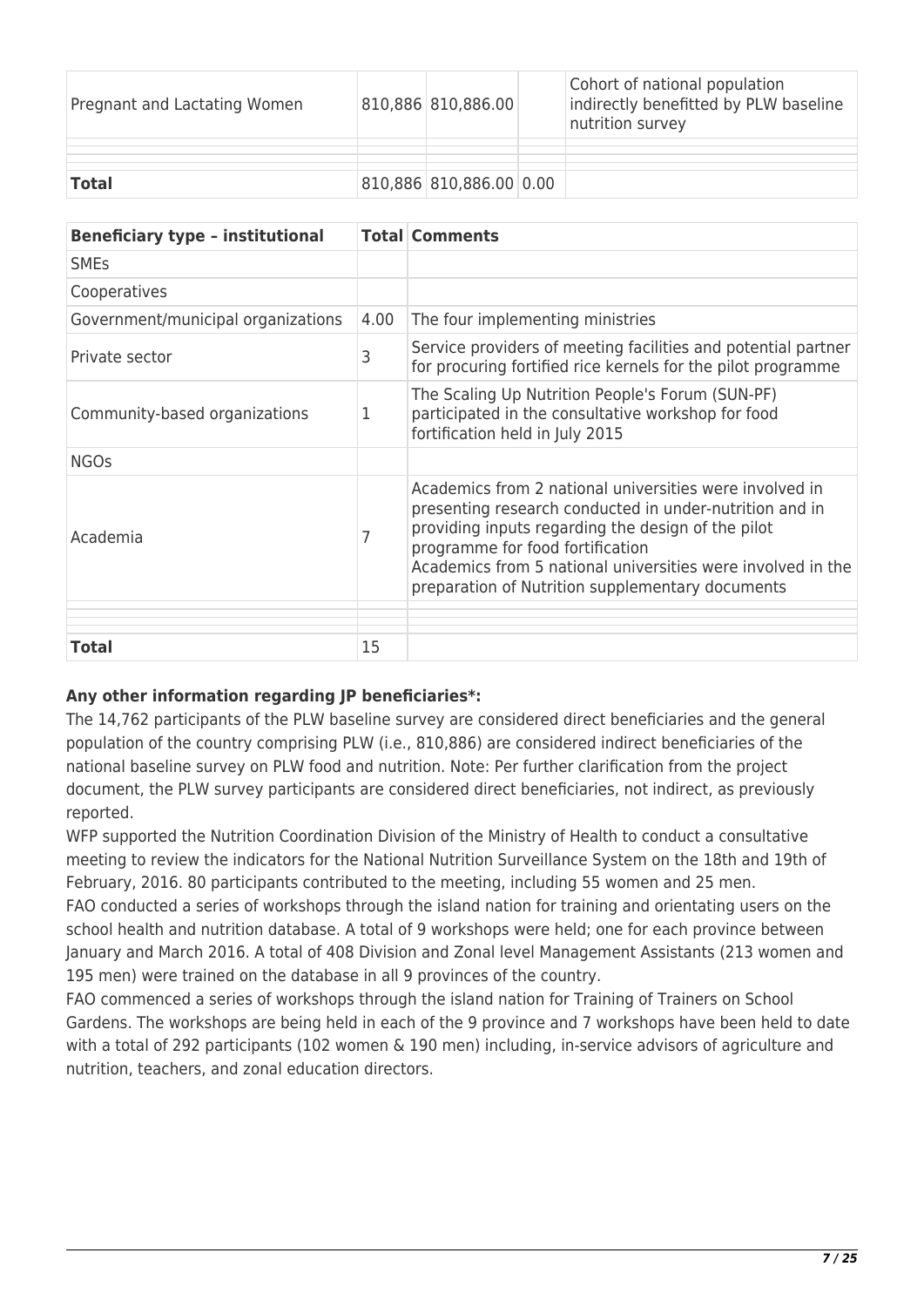# **V. Joint Programme Progress**

| <b>Expected Results</b><br>(Outcomes & outputs)                                                                                                                                                                                                       | <b>Progress</b>                                                                                                                                                                                                                                                                                                                                                                                                                                                                                                   | <b>Difficulties</b> | <b>Expected deliverables</b> |
|-------------------------------------------------------------------------------------------------------------------------------------------------------------------------------------------------------------------------------------------------------|-------------------------------------------------------------------------------------------------------------------------------------------------------------------------------------------------------------------------------------------------------------------------------------------------------------------------------------------------------------------------------------------------------------------------------------------------------------------------------------------------------------------|---------------------|------------------------------|
|                                                                                                                                                                                                                                                       | **Please note that revisions to<br>the original work plan and<br>budget were proposed and<br>submitted to the National<br>Steering Committee (NSC) for<br>endorsement on March 17.<br>2016. The NSC requested some<br>changes to the proposed<br>revisions and indicated that the<br>final revised programme will be<br>approved by the NSC via email.<br>However, as the final revised<br>programme is still pending<br>concurrence of the NSC, the<br>progress is reported below per<br>the original work plan. |                     |                              |
| IP Outcome 1: Reduce<br>maternal and child under-<br>nutrition and contribute to<br>breaking the<br>intergenerational cycle of<br>under-nutrition by<br>improving the<br>effectiveness and<br>efficiency of the<br>government nutrition<br>programmes |                                                                                                                                                                                                                                                                                                                                                                                                                                                                                                                   |                     |                              |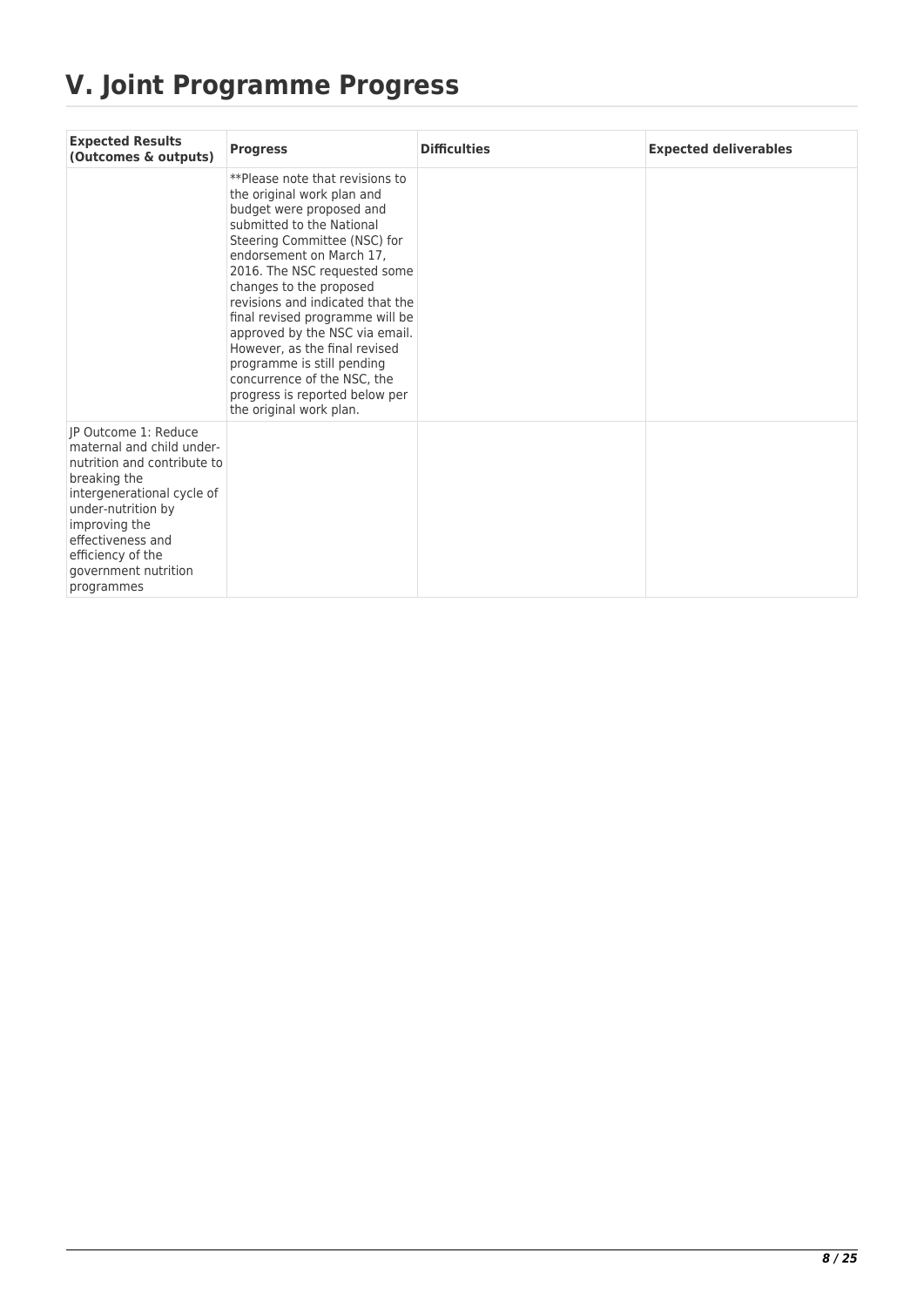| <b>Expected Results</b><br>(Outcomes & outputs)                                                                                                                                                          | <b>Progress</b>                                                                                                                                                                                                                                                                                                                                                                                                                                                                                                                                                                                                                                                                                                                                                                                                                                                                                                                                                                                                                                                                                                                                                                                                                                                                                                                                                                 | <b>Difficulties</b>                                                                                                                                                                                                                                                                                                                                                                                                                                                                                                                                  | <b>Expected deliverables</b>                                                                                                                                                                                                                                                                                                                                                                                                                                                                                                           |
|----------------------------------------------------------------------------------------------------------------------------------------------------------------------------------------------------------|---------------------------------------------------------------------------------------------------------------------------------------------------------------------------------------------------------------------------------------------------------------------------------------------------------------------------------------------------------------------------------------------------------------------------------------------------------------------------------------------------------------------------------------------------------------------------------------------------------------------------------------------------------------------------------------------------------------------------------------------------------------------------------------------------------------------------------------------------------------------------------------------------------------------------------------------------------------------------------------------------------------------------------------------------------------------------------------------------------------------------------------------------------------------------------------------------------------------------------------------------------------------------------------------------------------------------------------------------------------------------------|------------------------------------------------------------------------------------------------------------------------------------------------------------------------------------------------------------------------------------------------------------------------------------------------------------------------------------------------------------------------------------------------------------------------------------------------------------------------------------------------------------------------------------------------------|----------------------------------------------------------------------------------------------------------------------------------------------------------------------------------------------------------------------------------------------------------------------------------------------------------------------------------------------------------------------------------------------------------------------------------------------------------------------------------------------------------------------------------------|
| IP Output 1.1:<br>Understanding the link<br>between health, food<br>security, food<br>consumption and<br>micronutrient deficiencies<br>for the target group of<br>children U5, PLW and<br>schoolchildren | WFP has been collaborating<br>with the Medical Research<br>Institute (MRI) of MoH since<br>May 2015 on the PLW and<br>school-children baseline<br>surveys.<br>A training was provided to<br>enumerators for the PLW<br>survey before the data<br>collection. The island-wide data<br>collection effort for the PLW<br>survey commenced in May<br>2015 and was completed in<br>towards the end of 2015. The<br>survey was conducted from 30<br>clusters in all 25 districts, and<br>comprised approximately<br>15,000 survey participants.<br>Anthropometric<br>measurements, blood<br>hemoglobin, urine iodine,<br>vitamin A, and ferritin level<br>were the parameters of the<br>survey. Vitamin and iodine<br>analysis is ongoing. The first<br>report on anaemia is expected<br>to be finalized in June 2016.<br>The schoolchildren baseline<br>nutrition survey data collection<br>has been planned to be<br>conducted in June2016 for<br>8,100 students. Training of<br>enumerators was<br>completedprior to data<br>collection.<br>As reported previously, the U5<br>baseline survey will not be<br>conducted as the relevant data<br>will be obtained through the<br>upcoming Demographic and<br>Health Survey (DHS)<br>administered by Department of<br><b>Census and Statistics. This</b><br>change is reflected in the<br>proposed programme and<br>budget revisions. | Vitamin A and urine lodine sample<br>analysis is getting delayed due to<br>lack of technical staff in the MRI lab.<br>Data clearance and compiling process including anthropometric data,<br>is also dragging unexpectedly due to<br>some issues with the data quality.<br>Progress review meetings are being<br>held every month to discuss the<br>issues and to decide the remedial<br>actions.<br>Commencing the school survey is<br>further delayed due to the difficulties<br>in getting allocated budgetary<br>provisions from the government. | For the PLW survey, data cleaning<br>and compilation is expected to be<br>completed by end of May 2016<br>and the first part of the report,<br>blood hemoglobin levels along with<br>food security data, is expected to<br>be published by end of June 2016.<br>The second part of the report with<br>another micronutrient data is<br>expected to be published later.<br>The report for the baseline survey<br>for school children is expected to<br>be published by end of August<br>following completion of the data<br>collection. |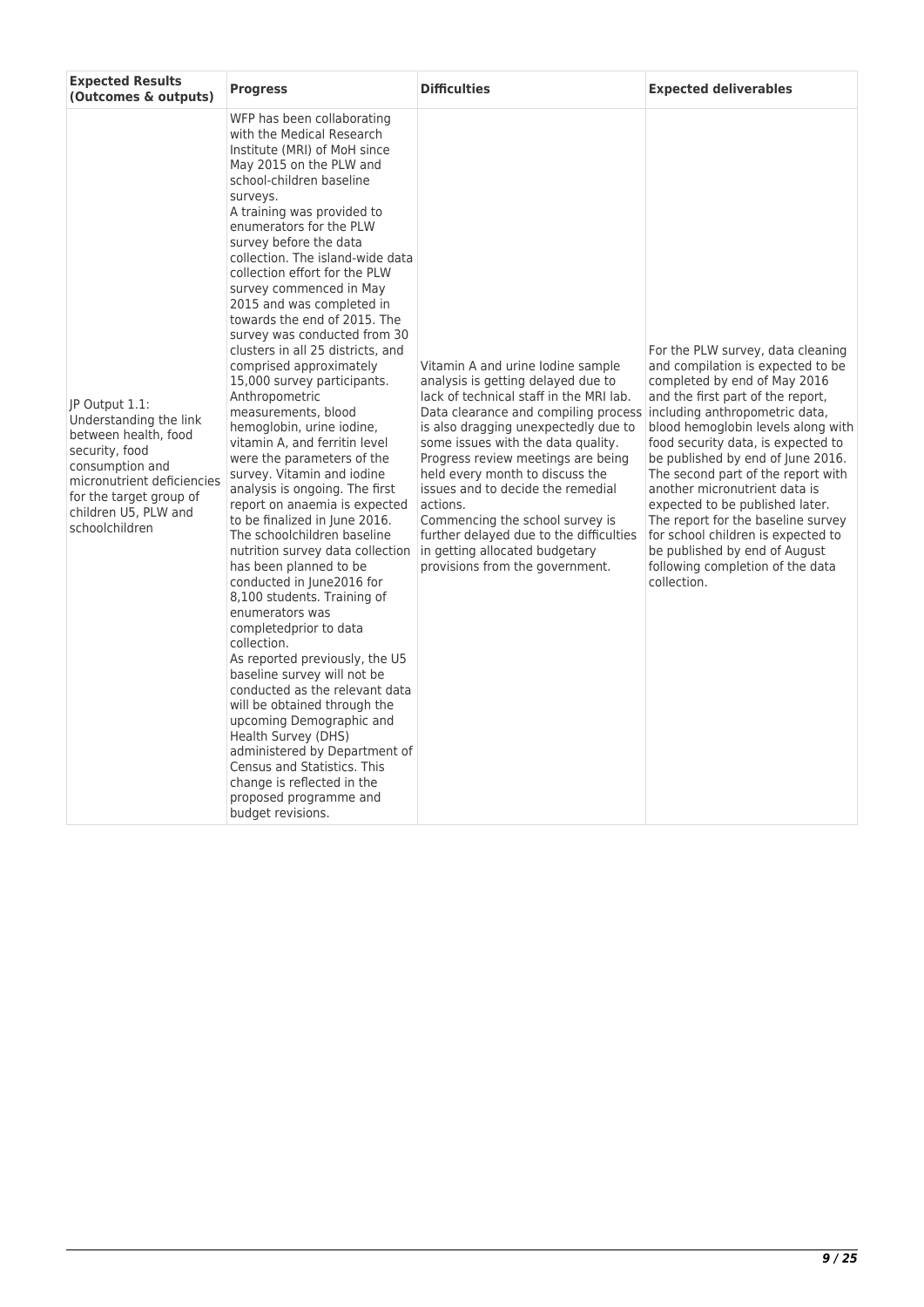| <b>Expected Results</b><br>(Outcomes & outputs)                                                                                                                                                                                       | <b>Progress</b>                                                                                                                                                                                                                                                                                                                                                                                                                                                                                                                                                                                                                                                                                                                                                                          | <b>Difficulties</b>                                                                                                                                                                                                                                                                                                                                                                                                                                                                                                                                                                                                                                                                                                                                                                                                                                                                                                                                                                                                                                                                                                                                                                                                                                                                                                                                                                                                                                                                                                                                                    | <b>Expected deliverables</b>                                                                                                                                                                                                                                                                                                                                                                                                                                                                                                                                                                                                                                                                                                                                                                                                                                                                                                                                                                                                                                                                                                                                                                                                                                                                                                                                                                                                                                                                                                                                                                                                                                                                                                                                                                                                                                                                   |
|---------------------------------------------------------------------------------------------------------------------------------------------------------------------------------------------------------------------------------------|------------------------------------------------------------------------------------------------------------------------------------------------------------------------------------------------------------------------------------------------------------------------------------------------------------------------------------------------------------------------------------------------------------------------------------------------------------------------------------------------------------------------------------------------------------------------------------------------------------------------------------------------------------------------------------------------------------------------------------------------------------------------------------------|------------------------------------------------------------------------------------------------------------------------------------------------------------------------------------------------------------------------------------------------------------------------------------------------------------------------------------------------------------------------------------------------------------------------------------------------------------------------------------------------------------------------------------------------------------------------------------------------------------------------------------------------------------------------------------------------------------------------------------------------------------------------------------------------------------------------------------------------------------------------------------------------------------------------------------------------------------------------------------------------------------------------------------------------------------------------------------------------------------------------------------------------------------------------------------------------------------------------------------------------------------------------------------------------------------------------------------------------------------------------------------------------------------------------------------------------------------------------------------------------------------------------------------------------------------------------|------------------------------------------------------------------------------------------------------------------------------------------------------------------------------------------------------------------------------------------------------------------------------------------------------------------------------------------------------------------------------------------------------------------------------------------------------------------------------------------------------------------------------------------------------------------------------------------------------------------------------------------------------------------------------------------------------------------------------------------------------------------------------------------------------------------------------------------------------------------------------------------------------------------------------------------------------------------------------------------------------------------------------------------------------------------------------------------------------------------------------------------------------------------------------------------------------------------------------------------------------------------------------------------------------------------------------------------------------------------------------------------------------------------------------------------------------------------------------------------------------------------------------------------------------------------------------------------------------------------------------------------------------------------------------------------------------------------------------------------------------------------------------------------------------------------------------------------------------------------------------------------------|
| JP Output 1.2:<br>Identification of cost<br>efficient and most<br>efficient use of fortified<br>foods to address existing<br>micro-nutrient<br>deficiencies including<br>distribution mechanism<br>(schools and/or health<br>centers) | The ToR for the pilot<br>programme for rice fortification<br>was developed with the inputs<br>from the established Technical<br>Advisory Group (TAG)<br>members, including<br>government counterparts.<br>A newspaper advertisement<br>was published in April 2016<br>calling for Eols from potential<br>partners to implement pilot<br>programme.Few applicants<br>were shortlisted based on<br>initial selection criteria and<br>request for proposal (RfP)<br>document was prepared for<br>issuing to qualified candidates<br>in May 2016.<br><b>Technical evaluation</b><br>committee (TEC) was<br>appointed by TAG to evaluate<br>the proposals.<br>Discussions with National Food<br>Promotion Board (NFPB) of<br>capacity to contribute to the<br>rice fortification pilot study. | At the initial consultative meeting<br>held under the project, sector experts<br>came in to conclusion that there is no<br>need to conduct pilot programmes for<br>MNP and salt since some evaluation<br>studies had previously been<br>conducted to see the efficacy of MNP<br>and salt use as a fortificant vehicle.<br>Initially, the consultative experts and<br>technical teams were not in favor of<br>piloting the food fortification<br>programme on school children, as<br>proposed in the project proposal and<br>an alternate modality was proposed<br>to be explored. However, after proper<br>consideration, schools will be used as<br>pilot site along with selected<br>community.<br>There are different views on<br>fortificant types to be added to the<br>rice. Initially, TAG members<br>recommended both iron and folic<br>acid; however, a technical concern<br>was later raised against adding folic<br>acid as fortificant. The MoH agreed to<br>the use of iron and folic acid<br>fortificants for the pilot study and<br>appointed another technical<br>committee to review existing<br>scientific evidence and decide on this<br>matter prior to scale up.<br>MoAg continued regarding their WFP discussions with stakeholders<br>regarding the design and<br>implementation of the food<br>fortification pilot programme for rice<br>indicated a potential greater<br>requirement of financial resources<br>than allocated. To effectively conduct<br>the pilot programme additional funds<br>were requested through budget<br>amendments. | At the initial consultative meeting<br>held under the project, sector<br>experts came in to conclusion that<br>there is no need to conduct pilot<br>programmes for MNP and salt<br>since some evaluation studies had<br>previously been conducted to see<br>the efficacy of MNP and salt use as<br>a fortificant vehicle.<br>Initially, the consultative experts<br>and technical teams were not in<br>favor of piloting the food<br>fortification programme on school<br>children, as proposed in the<br>project proposal and an alternate<br>modality was proposed to be<br>explored. However, after proper<br>consideration, schools will be used<br>as pilot site along with selected<br>community.<br>There are different views on<br>fortificant types to be added to the<br>rice. Initially, TAG members<br>recommended both iron and folic<br>acid; however, a technical concern<br>was later raised against adding<br>folic acid as fortificant. The MoH<br>agreed to the use of iron and folic<br>acid fortificants for the pilot study<br>and appointed another technical<br>committee to review existing<br>scientific evidence and decide on<br>this matter prior to scale up.<br>WFP discussions with stakeholders<br>regarding the design and<br>implementation of the food<br>fortification pilot programme for<br>rice indicated a potential greater<br>requirement of financial resources<br>than allocated. To effectively<br>conduct the pilot programme<br>additional funds were requested<br>through budget amendments. A<br>report on the pilot programme on<br>the operational feasibility of rice<br>fortification will be published. This<br>report will be helpful to inform and<br>address the obstacles and issues<br>that may occur in the future plans<br>for rice fortification to be done at<br>an island-wide level as a national<br>nutrition intervention. |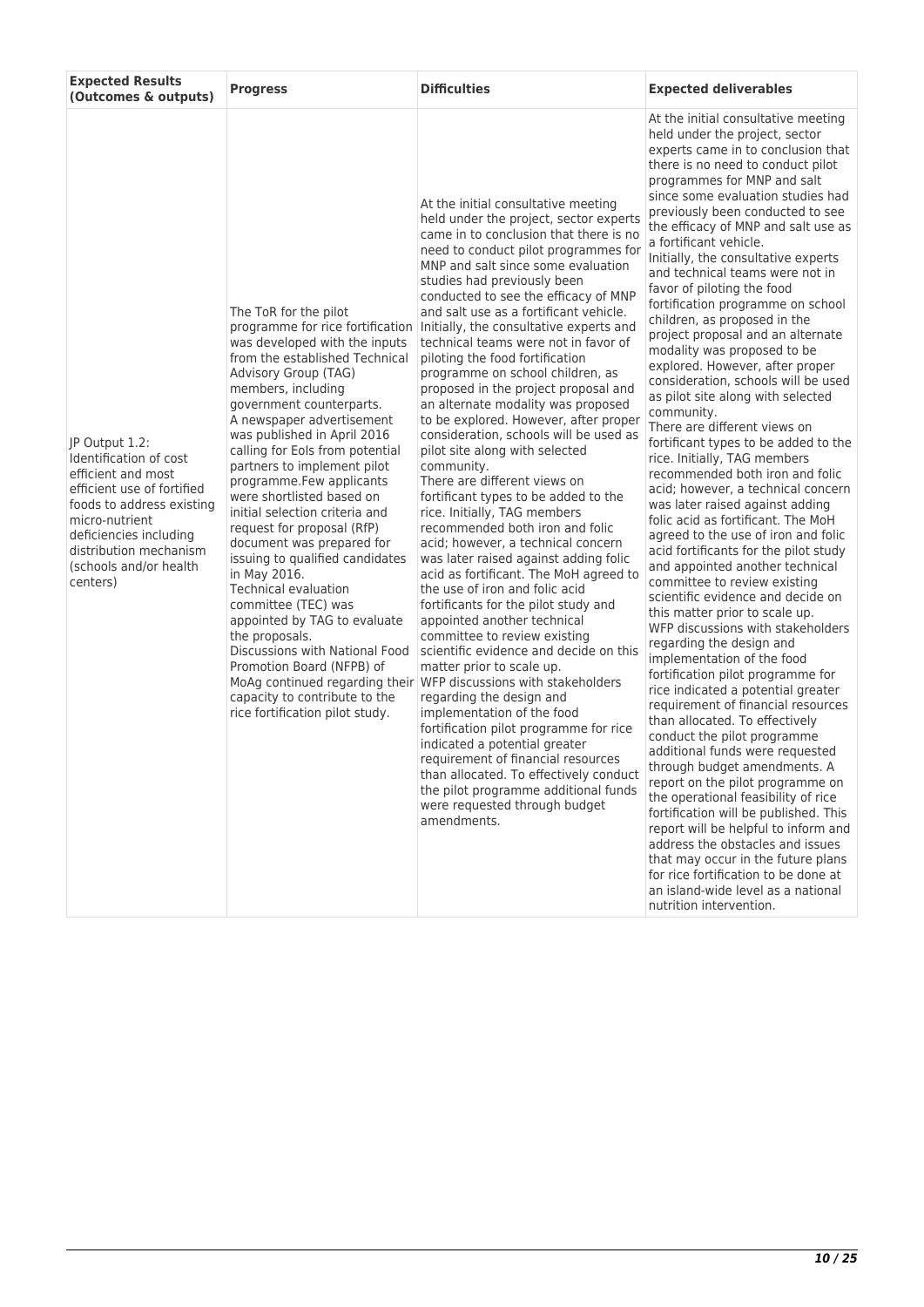| <b>Expected Results</b><br>(Outcomes & outputs)                                                                                                                 | <b>Progress</b>                                                                                                                                                                                                                                                                                                                                                                                                                                                                                                                                                                                                                                                                                                                                                                                                                                                                                                                                                                                                                                                                                                                                                                                                                                                                                                          | <b>Difficulties</b>                                                                                                                                                                                                                                                                                                                                                                                                                                                                                                                                                                                                                                                                                                                   | <b>Expected deliverables</b>                                                                                                                                                                                                                                                                                                                     |
|-----------------------------------------------------------------------------------------------------------------------------------------------------------------|--------------------------------------------------------------------------------------------------------------------------------------------------------------------------------------------------------------------------------------------------------------------------------------------------------------------------------------------------------------------------------------------------------------------------------------------------------------------------------------------------------------------------------------------------------------------------------------------------------------------------------------------------------------------------------------------------------------------------------------------------------------------------------------------------------------------------------------------------------------------------------------------------------------------------------------------------------------------------------------------------------------------------------------------------------------------------------------------------------------------------------------------------------------------------------------------------------------------------------------------------------------------------------------------------------------------------|---------------------------------------------------------------------------------------------------------------------------------------------------------------------------------------------------------------------------------------------------------------------------------------------------------------------------------------------------------------------------------------------------------------------------------------------------------------------------------------------------------------------------------------------------------------------------------------------------------------------------------------------------------------------------------------------------------------------------------------|--------------------------------------------------------------------------------------------------------------------------------------------------------------------------------------------------------------------------------------------------------------------------------------------------------------------------------------------------|
| JP Output 1.3: Review of<br>the capacity for the in-<br>country production of<br>fortified rice & double<br>fortified salt                                      | The project played strong<br>advocacy role to convince the<br>government of the need of a<br>national-level Technical<br>Advisory Group (TAG) with the<br>technical authority and<br>responsibility for guiding the<br>food fortification process of the<br>country and making all<br>decisions related to the<br>national fortification process.<br>WFP continues to support the<br>monthly meetings of the TAG.<br>A private firm called Research<br>Intelligence Unit (RIU) was<br>selected to conduct landscape<br>analysis. Data collection was<br>completed in April 2016<br>through stakeholder interviews<br>and focus group discussions.<br>Consultancy services of a<br>technical expert from the WFP<br>Regional Bureau Bangkok was<br>obtained to support RIU in the<br>landscape analysis. The<br>international expert completed<br>a mission in February 2016 to<br>assist in the inception phase of<br>the analysis.<br>The rice fortification TAG also<br>contributed to the landscape<br>analysis by providing their<br>comments on the draft<br>inception report and the<br>presentation conducted by RIU<br>at one of the monthly TAG<br>meetings in February 2016.<br>The TAG will further support<br>the landscape analysis by<br>providing their comments and<br>review on the draft final report. | Since the landscape analysis for rice<br>fortification is a totally new study<br>area for the country, it was difficult to<br>find an experienced implementing<br>partner for the study. With the<br>recommendation of the Ministry of<br>Health and the TAG, a local research<br>firm, RIU, was selected to conduct the<br>study. The WFP Country Office tapped<br>into the support of the Regional<br>Bureau for international expertise<br>from their consultant for rice<br>fortification landscape analyses. The<br>international consultant conducted a<br>mission and many virtual meetings to<br>guide RIU in obtaining and processing<br>relevant information for the study. A<br>second mission is planned for May<br>2016. | The final report of the landscape<br>analysis is expected in June 2016.<br>Experience sharing of technology<br>and best practices for fortified<br>foods is expected to be arranged<br>in the latter part of 2016. In<br>addition, the development of a<br>social marketing strategy to create<br>awareness on rice fortification is<br>planned. |
| JP Output 1.4:<br>Strengthening advocacy<br>for use of fortified locally<br>produced nutritious foods                                                           | Further, WFP continues to<br>advocate for the finalization of<br>the national fortification policy<br>directivesthat were drafted.<br>While activities under this<br>output are ongoing; the<br>proposed work plan and<br>budget revisions remove the<br>SDGF allocation for these<br>activities while GoSL matching<br>fund commitment remains.                                                                                                                                                                                                                                                                                                                                                                                                                                                                                                                                                                                                                                                                                                                                                                                                                                                                                                                                                                         | Expertise from local technical<br>consultants were considered in<br>developing the policy directions.                                                                                                                                                                                                                                                                                                                                                                                                                                                                                                                                                                                                                                 | National policy direction on food<br>fortification will approved and<br>published; this will help to<br>technically guide and streamline<br>future fortification activities in the<br>country.                                                                                                                                                   |
| JP Output 1.5: Increased<br>awareness of the inter-<br>linkage of health, and<br>nutrition food security as<br>a national development<br>priority at all levels | WFP is supporting the MoH in<br>updating its information<br>management system (IMS) for<br>the nutrition sector of the<br>country. As a first step, a<br>workshop was organized in<br>February 2016 to review the<br>existing indicators of the<br>National Nutrition Surveillance<br>System and develop more<br>realistic reporting indicators.                                                                                                                                                                                                                                                                                                                                                                                                                                                                                                                                                                                                                                                                                                                                                                                                                                                                                                                                                                         | There are two nutrition surveillance<br>systems currently operating in the<br>country: one under the ownership of<br>the MoH and one under NNSSL. It was<br>not clear which system should be<br>strengthened to continue as a<br>national system. A series of<br>discussions were held with NNSSL<br>and MoH to fine-tune each of the<br>systems to avoid overlap of<br>information.                                                                                                                                                                                                                                                                                                                                                  | Revised information management<br>system for the Nutrition<br>Coordination Division of the MoH.                                                                                                                                                                                                                                                  |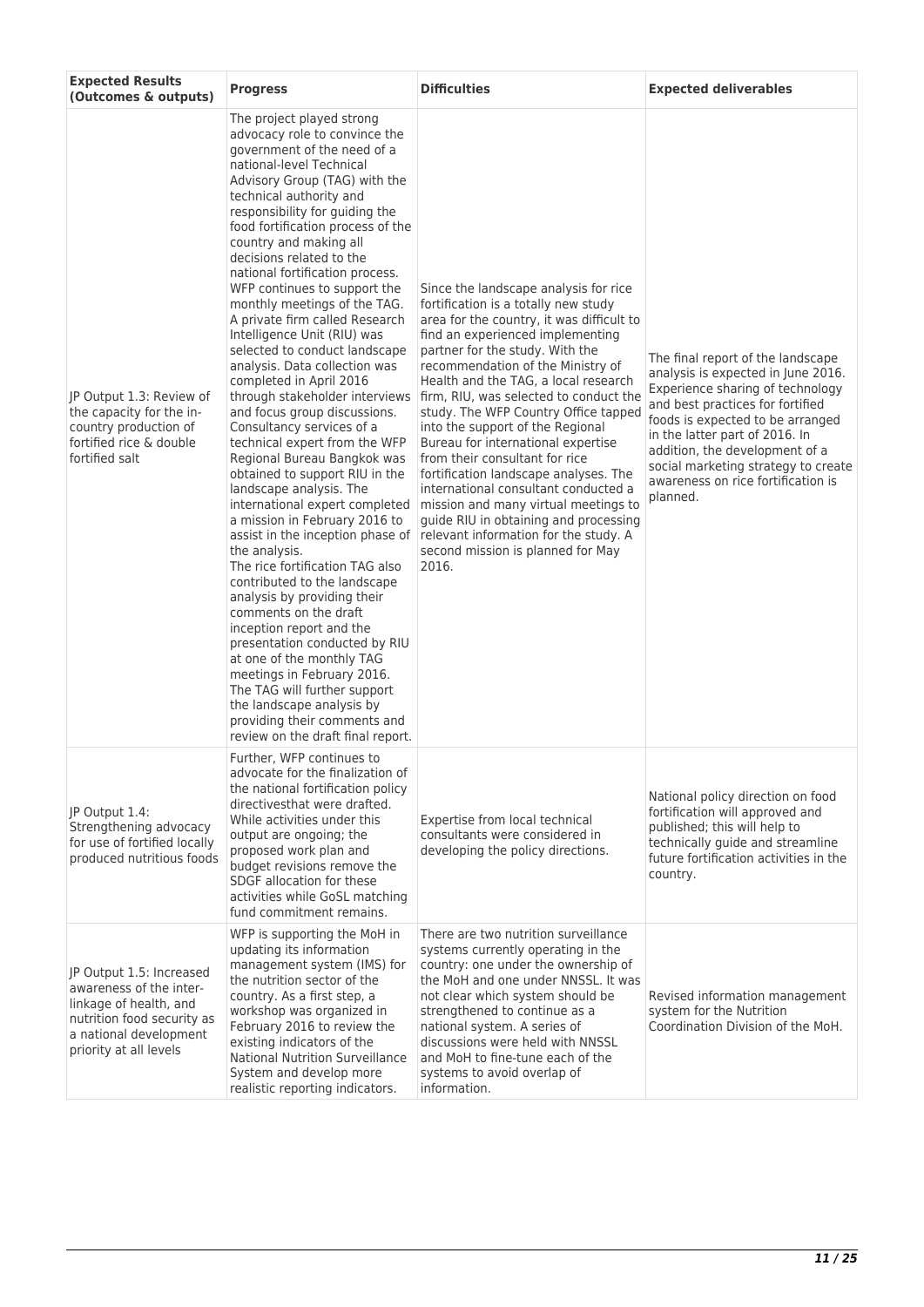| <b>Expected Results</b><br>(Outcomes & outputs)                                                                                                                       | <b>Progress</b>                                                                                                                                                                                                                                                                                                                                                                                                                                                                                                                                                                                                                                                                                                                                                                                                                                                                                             | <b>Difficulties</b>                                                                                                                                                                                                                                                                                                                                                                                                                                                                                                                                                                                                                                                                                                                                                                                                                                                                                                                                                                                                                                                                                                                                                 | <b>Expected deliverables</b>                                                                                                                                                                                                                                                                                                                                                                                                                                                                                                                                                                                                     |
|-----------------------------------------------------------------------------------------------------------------------------------------------------------------------|-------------------------------------------------------------------------------------------------------------------------------------------------------------------------------------------------------------------------------------------------------------------------------------------------------------------------------------------------------------------------------------------------------------------------------------------------------------------------------------------------------------------------------------------------------------------------------------------------------------------------------------------------------------------------------------------------------------------------------------------------------------------------------------------------------------------------------------------------------------------------------------------------------------|---------------------------------------------------------------------------------------------------------------------------------------------------------------------------------------------------------------------------------------------------------------------------------------------------------------------------------------------------------------------------------------------------------------------------------------------------------------------------------------------------------------------------------------------------------------------------------------------------------------------------------------------------------------------------------------------------------------------------------------------------------------------------------------------------------------------------------------------------------------------------------------------------------------------------------------------------------------------------------------------------------------------------------------------------------------------------------------------------------------------------------------------------------------------|----------------------------------------------------------------------------------------------------------------------------------------------------------------------------------------------------------------------------------------------------------------------------------------------------------------------------------------------------------------------------------------------------------------------------------------------------------------------------------------------------------------------------------------------------------------------------------------------------------------------------------|
| JP Output 1.6: Agreement<br>reached that an<br>integrated food, health<br>and nutrition policy would<br>assist in achieving zero<br>hunger and reduce<br>poverty      | Discussions are underway with<br>MoH to support the process of<br>reviewing national nutrition<br>policy and a number of<br>plan the way forward.<br>The Scaling Up Nutrition<br>People's Forum (SUN-PF), also<br>consulted WFP in their review<br>of the nutrition policy from a<br>civil society perspective.<br>Upon the request of MoH, WFP<br>agreed to organize a<br>consultative workshop for all<br>the stakeholders involved with<br>policy development to start the<br>policy review process.                                                                                                                                                                                                                                                                                                                                                                                                     | bilateral meetings were held to There were various concerns of<br>NNSSL on the legality of reviewing<br>the National Nutrition Policy without<br>prior cabinet approval to do so, which<br>caused some delays in conducting<br>the consultative workshop. Finally,<br>the issue was cleared by the MoH and<br>Director - Nutrition was appointed to<br>lead the process.                                                                                                                                                                                                                                                                                                                                                                                                                                                                                                                                                                                                                                                                                                                                                                                            | A consultative workshop to review<br>the National Nutrition Policy is<br>planned for June 2016.<br>Subsequently recommendations<br>for revising the policy will be put<br>forward.                                                                                                                                                                                                                                                                                                                                                                                                                                               |
| JP Output 1.7: Increased<br>availability of local<br>produced fortified food<br>commodities for the<br>general public                                                 | WFP has collaborated with the<br>National Food Promotion Board<br>(NFPB) of MoAg to explore local<br>production of fortified foods,<br>including their involvement in<br>the pilot programme for food<br>fortification.<br>WFP, along with the<br>government, also identified the<br>need to support the quality<br>improvement of locally<br>produced food supplements<br>(Thriposha) used for young<br>children and pregnant and<br>lactating women. WFP<br>supported the government<br>owned Thriposha factory by<br>bringing in a technical expert<br>to assess the factory and the<br>Thriposha programme.                                                                                                                                                                                                                                                                                             | WFP was in a much better position to<br>offer its assistance to the government<br>in working towards this output only<br>after it was jointly identified by WFP<br>and MoH that assistance could be<br>provided through these activities for<br>improving the Thriposha programme,<br>specifically, in addition to capacity<br>building of the NFPB through the pilot<br>study.                                                                                                                                                                                                                                                                                                                                                                                                                                                                                                                                                                                                                                                                                                                                                                                     | WFP will work with other<br>stakeholders to build up private<br>public partnership for large scale<br>production of fortified food,<br>especially through the pilot<br>programme. For the rice<br>fortification pilot study, WFP will<br>build the technical capacity of<br>NFPB to do the blending and also<br>to be the future reference point in<br>the country for blending fortified<br>rice.<br>The report of the technical expert<br>(food technologist) on his visit and<br>evaluation of the Thriposha<br>programme will be submitted to<br>the Government of Sri Lanka with<br>recommendations for further<br>actions. |
| JP Output 1.8: Minimum<br>standards/guidelines with<br>health and nutrition<br>component implemented<br>for improved levels of<br>nutrition in pre-school<br>children | Children's Secretariat of<br>MoWCA has already developed<br>the minimum standards.<br>During the inception workshop<br>held on July 22, 2015, it was<br>identified that the present<br>need is to cover the gap in the<br>existing guidelines by<br>developing a manual on Health<br>& Nutrition for Pre-schools.<br>A working group was formed<br>on 17th March 2016<br>comprising the MoH Nutrition<br>Coordination Division and the<br>Children's Secretariat under<br>the guidance of FAO Nutrition<br>Consultant. The following<br>aspects were agreed to be<br>covered:<br>• What is nutrition and why<br>nutrition is important for this<br>age group<br>• What are the special<br>nutritional needs for toddlers<br>• What are their dietary<br>requirements<br>The working group developed a<br>manual incorporating the<br>above aspects into the pre-<br>school minimum standards<br>quidelines. | While the change in government and<br>administrative heads within the<br>MoWCA during 2015 impacted<br>commencement of activities under<br>the MoWCA, delays continue due to<br>lack of commitment from the<br>Children's Secretariat.<br>To mitigate the delays and progress<br>on activities, FAO met with the<br>Secretary of MoWCA to discuss steps<br>to move forward on October 16,<br>2015. Further, the FAO Nutrition<br>Consultant initiated the efforts to<br>bridge the gaps in the guidelines for<br>the Health & Nutrition for Pre-schools<br>manual through meetings with the<br>relevant officials at the MoWCA and<br>the MoH. However, progress on<br>MoWCA is still slow despite the delays Guidelines" dated December 2015.<br>being highlighted at the PMC meeting<br>on November 6, 2016 and the NNSSL<br>progress review meeting for the JP on<br>March 8, 2016. In addition, the<br>Presidential Secretariat held aspecial<br>meeting on March 15, 2016 with the<br>Secretary, MoWCA; Director,<br>Children's Secretariat, FAO, and other<br>relevant officials on to address the<br>delays and expeditetheir activities on<br>this project. | FAO nutrition consultant reviewed<br>the existing documentation on<br>minimum standards, identified<br>gaps in the implementation of<br>health and nutrition component,<br>and provided recommendations to<br>fill up the identified gaps, as<br>detailed in the report on the<br>'Implementation of Gaps in the<br>Health & Nutrition Component of<br>the Pre-School Minimum Standards<br>Validation of the revised manual<br>on pre-school minimum standards<br>is scheduled to be held in June<br>2016 prior to finalization.                                                                                                 |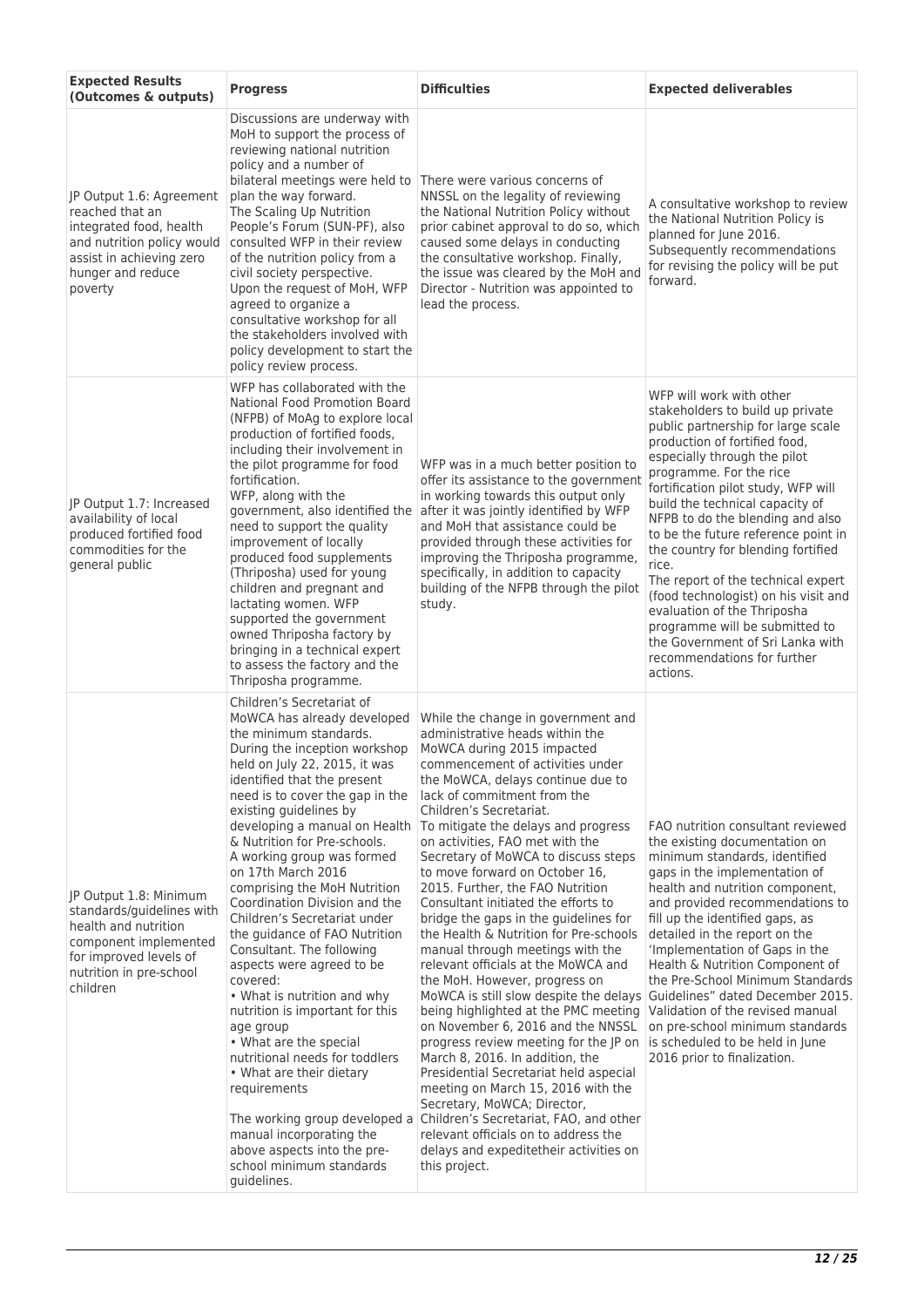| <b>Expected Results</b><br>(Outcomes & outputs)                                                                                                                                                           | <b>Progress</b>                                                                                                                                                                                                                                                                                                                                                                                                                                                                                                                                                                                                                                                                                                                          | <b>Difficulties</b>                                                                                                                                                                                                                                                                                                                                                                                                                                                                                                                                                                                                                                                                                                                                                                                                                                                                                                                                                                                                                  | <b>Expected deliverables</b>                                                                                                                                                                                                                                                                                                                                                                                                                                                                                                                                                    |
|-----------------------------------------------------------------------------------------------------------------------------------------------------------------------------------------------------------|------------------------------------------------------------------------------------------------------------------------------------------------------------------------------------------------------------------------------------------------------------------------------------------------------------------------------------------------------------------------------------------------------------------------------------------------------------------------------------------------------------------------------------------------------------------------------------------------------------------------------------------------------------------------------------------------------------------------------------------|--------------------------------------------------------------------------------------------------------------------------------------------------------------------------------------------------------------------------------------------------------------------------------------------------------------------------------------------------------------------------------------------------------------------------------------------------------------------------------------------------------------------------------------------------------------------------------------------------------------------------------------------------------------------------------------------------------------------------------------------------------------------------------------------------------------------------------------------------------------------------------------------------------------------------------------------------------------------------------------------------------------------------------------|---------------------------------------------------------------------------------------------------------------------------------------------------------------------------------------------------------------------------------------------------------------------------------------------------------------------------------------------------------------------------------------------------------------------------------------------------------------------------------------------------------------------------------------------------------------------------------|
| JP Output 1.9: Nutrition<br>promotion to pre-school<br>children and communities<br>(parental programmes)<br>enhanced for improved<br>nutrition levels of children<br>in schools and at<br>household level | Three manuals: Pre-School<br><b>Teacher Manual</b> ; Parents<br>Manual; and Children's Activity<br>Book have been identified as<br>printed material already<br>available through the Ministry<br>of Health. Permission of the<br>Director General, MoH has<br>been obtained for reprinting<br>the manuals.<br>Quotations for the re-printing<br>of the pre-school nutrition<br>promotion manuals developed<br>by MoH are to be called.<br>Updated nutrition modules;<br>review of all initiatives on<br>nutrition promotion; and<br>development of supplementary<br>materials are yet to be done.<br>A ToT group was identified and<br>discussions have been<br>scheduled with MoWCA and<br>MoH targeting 1,500 selected<br>pre-schools. | Delays in the selection of the 1,500<br>pre-schools for targeting were<br>experienced. The Director & staff of<br>the Children's Secretariat explained<br>that the delay in providing the list of<br>pre-schools were due to the fact that:<br>• Pre-School is a devolved subject<br>and pre-school administration under<br>the provincial authorities and the<br>Children's Secretariat role is to<br>provide national level guidance<br>only. Therefore, selection of pre-<br>schools needed to be done in<br>consultation withprovincial and<br>divisional level officials, which needed<br>time.<br>• Early Childhood Care officers are<br>over-burdened with other activities,<br>e.g. Poshana malla (nutritional packs<br>distribution)<br>As a mitigation to these delays, FAO<br>conducted many meetings with the<br>MoWCA and the NNSSL also<br>conducted meetings to monitor the<br>progress of activities.                                                                                                                | Re-printing of8 MoH publications (4<br>leaflets and 4 posters) on pre-<br>school nutrition promotion are<br>expected by end June 2016<br>Update of nutrition modules;<br>review of all initiatives on nutrition<br>promotion; and development of<br>supplementary materials are<br>planned to be completed by end<br>June 2016.<br>Validation of the pre-school<br>manual and guidelines is planned<br>to be conducted in June 2016 and<br>the ToT on pre-school nutrition<br>importance, assessment, and<br>needs is planned to be conducted<br>between July and August, 2016. |
| JP Output 1.10: Pre-school<br>meals enhanced in<br>nutritional value to<br>pre-school children                                                                                                            | A quideline on meals for pre-<br>school children was developed<br>and validation of the guideline<br>improve nutrition levels of has been scheduled for June<br>2016.                                                                                                                                                                                                                                                                                                                                                                                                                                                                                                                                                                    | Delays with activities pertaining to<br>the Children's Secretariat of the<br>MoWCA are related to and sustained<br>from the change in administration in<br>2015; provincial authorities are more<br>involved in administration for pre-<br>schools than the Ministry; and<br>officials at the Ministry are burdened<br>with other work without much time<br>for focusing efforts on activities under<br>this project.<br>Mitigation efforts include FAO taking<br>the initiative to commence activities<br>and arrange meetings with the<br>Ministry and relevant stakeholders to<br>gain progress on MoWCA activities.<br>Further, the delays were highlighted<br>to the NNSSL during PMC and NSC<br>meetings and at progress review<br>meetings and a special meeting was<br>arranged by NNSSL with the MoWCA<br>to specifically discuss the delays and<br>urge them to pay special attention to<br>the available timeframe and urge<br>them to utilize the generous donation<br>of the Spanish Cooperacion, as<br>detailed above. | Validation of the developed<br>quidelines have been scheduled<br>for June 2016. Following the<br>validation, a ToT will be conducted,<br>and trainers are expected to train<br>pre-school teachers and parents<br>on how to enhance nutritional<br>value in food to improve nutritional<br>levels of pre-school children<br>(expected after August 2016)                                                                                                                                                                                                                        |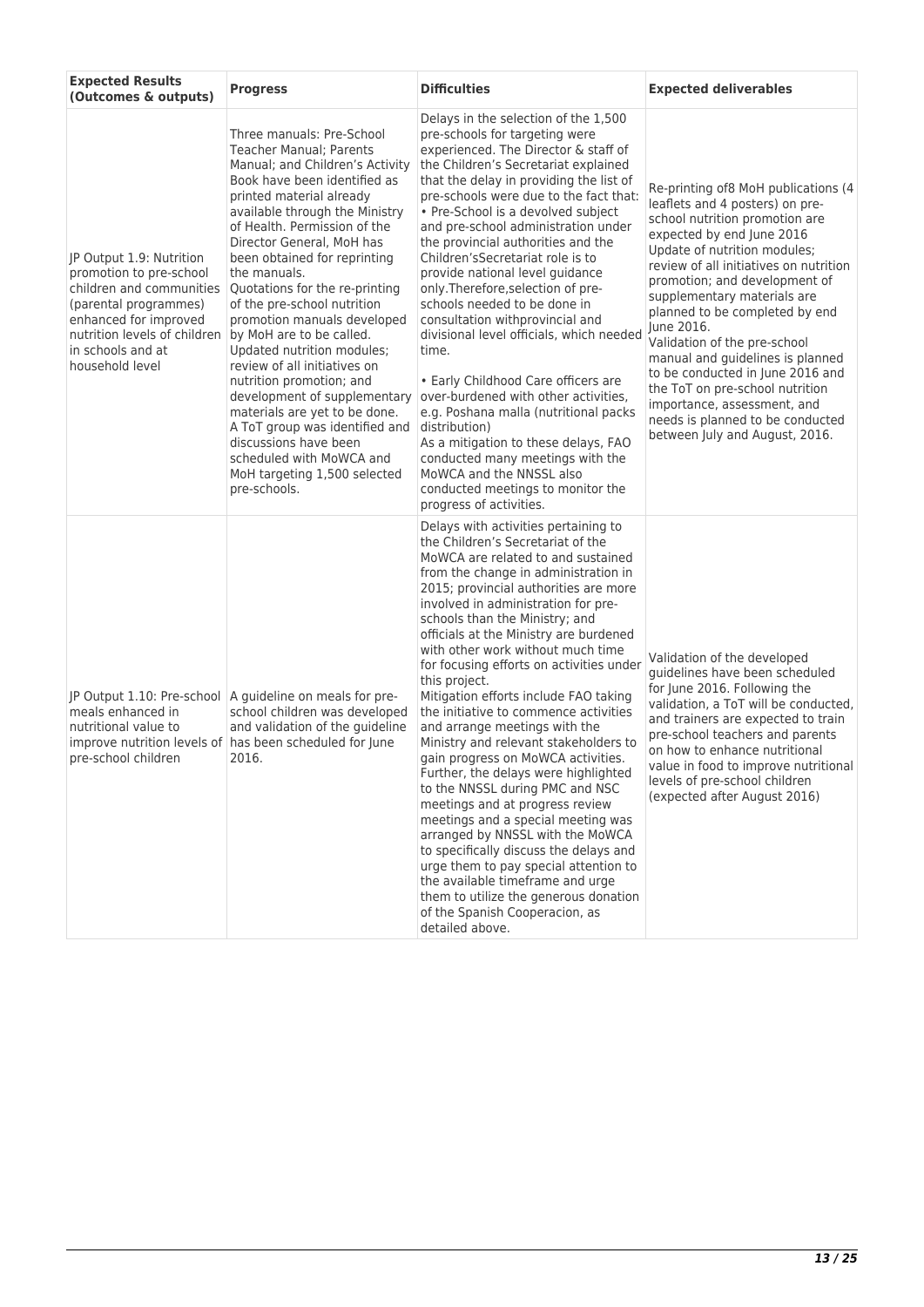| <b>Expected Results</b><br>(Outcomes & outputs)                                                                                                            | <b>Progress</b>                                                                                                                                                                                                                                                                                                                                                                                                                                                                                                                                                                                                                                                                                                                                                                                                                                                                                                                                                                                                                                                                                                                                                                                                                                                                                                                                                                                                                                                                                                                                                                                                                                                                                                                                                                                                                                                              | <b>Difficulties</b>                                                                                                                                                                                                                                                                                                                                                                                                                                                                                                                                                                                                                       | <b>Expected deliverables</b>                                                                                                                                                                                                                                                                                                                                                                                                                                                                                                                                                                    |
|------------------------------------------------------------------------------------------------------------------------------------------------------------|------------------------------------------------------------------------------------------------------------------------------------------------------------------------------------------------------------------------------------------------------------------------------------------------------------------------------------------------------------------------------------------------------------------------------------------------------------------------------------------------------------------------------------------------------------------------------------------------------------------------------------------------------------------------------------------------------------------------------------------------------------------------------------------------------------------------------------------------------------------------------------------------------------------------------------------------------------------------------------------------------------------------------------------------------------------------------------------------------------------------------------------------------------------------------------------------------------------------------------------------------------------------------------------------------------------------------------------------------------------------------------------------------------------------------------------------------------------------------------------------------------------------------------------------------------------------------------------------------------------------------------------------------------------------------------------------------------------------------------------------------------------------------------------------------------------------------------------------------------------------------|-------------------------------------------------------------------------------------------------------------------------------------------------------------------------------------------------------------------------------------------------------------------------------------------------------------------------------------------------------------------------------------------------------------------------------------------------------------------------------------------------------------------------------------------------------------------------------------------------------------------------------------------|-------------------------------------------------------------------------------------------------------------------------------------------------------------------------------------------------------------------------------------------------------------------------------------------------------------------------------------------------------------------------------------------------------------------------------------------------------------------------------------------------------------------------------------------------------------------------------------------------|
| JP Output 1.11: School<br>feeding policy developed<br>to implement a<br>comprehensive guideline<br>for school feeding<br>inclusive of healthy<br>practices | Comprehensive guidelines for<br>school feeding/food<br>consumption were reviewed<br>through stakeholder<br>consultations on September 3<br>and gaps were identified. The<br>gaps were addressed at a<br>meeting on October 29-30 and<br>recommendations to address<br>the identified gaps were<br>incorporated into draft school<br>feeding guidelines. Further, a<br>situation analysis on school<br>feeding in Sri Lanka was<br>commissioned by WFP and the<br>finalized in March 2016. The<br>findings and recommendations<br>of the report can be leveraged<br>to inform the school feeding<br>guidelines and policy. The<br>revised school feeding<br>guidelines/circular has been<br>drafted and is expected to be<br>finalized and circulated by end<br>June 2016.<br>Following on from the above-<br>mentioned workshops, a two-<br>day preparation of a<br>comprehensive booklet on<br>school canteen guidelines,<br>including the updated school<br>canteen circular, was<br>developed on Dec. 17-18,<br>2015. The school canteen<br>quidelines booklet was printed<br>and distributed in both local<br>languages (Sinhala and Tamil)<br>to all 10,000 schools across the<br>island in January 2016.<br>Following the workshop on<br>September 4, 2015 organized<br>by the Ministry of Education to<br>identify the nutrition messages<br>focusing on different age<br>groups, another workshop was<br>conducted on Nov. 24, 2015<br>with participants from the<br>Ministry of Health, National<br>Institute of Education,<br>academia, and education<br>officers. The participants were<br>tasked with different topics to<br>develop supplementary<br>material for primary and<br>secondary age students and<br>the draft document has been<br>completed. Currently type-<br>setting and proof reading of<br>the curricular nutrition<br>messages is in process. | While the school feeding guideline<br>was drafted last year, there was a<br>delay in the artwork and type-setting<br>for printing the document. To<br>mitigate this and expedite the<br>process, an external type-setter was<br>contracted.<br>The development of the nutrition<br>messages for different age groups<br>was slightly delayed as the working<br>group tasked with drafting the<br>messages were late in providing their<br>inputs by the agreed date due to<br>other commitments. As a mitigation,<br>the FAO consultant contributed to<br>conducting the review or the nutrition recommendations to National<br>messages. | The revised school feeding<br>quidelines/circular is expected to<br>be finalized and circulated by end<br>June 2016.<br>School canteen guidelines were<br>developed and distributed to all<br>10,000 schools across the country<br>in January 2016. The canteen<br>guidelines were circulated in both<br>Tamil and Sinhalese languages.<br>The nutrition consultant has<br>reviewed the current curriculum of<br>schools and the suggestions<br>obtained from the workshop held<br>on Sept. 4, 2015 and a validation<br>workshop for the<br>Institute of Education is planned<br>for June 2016. |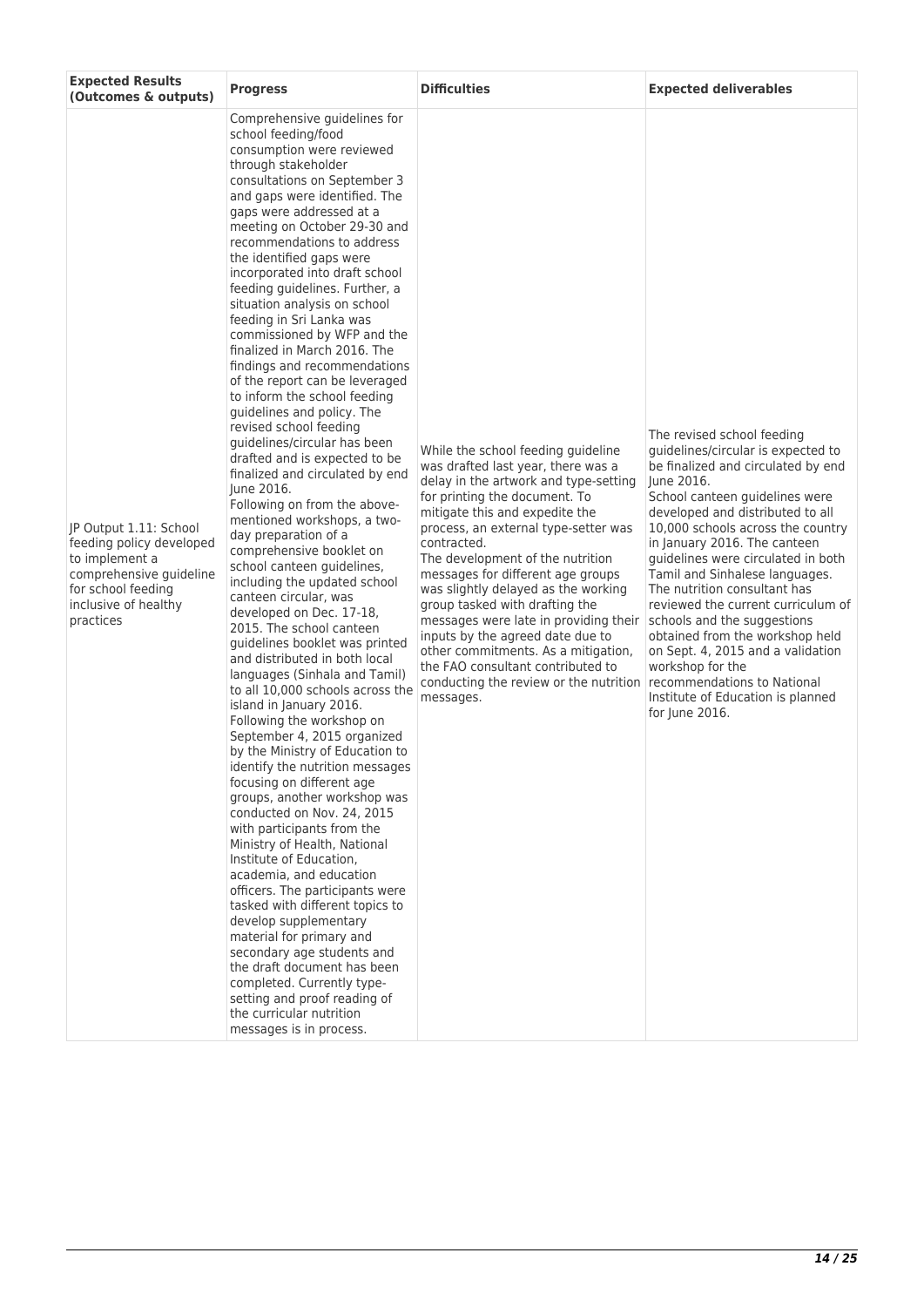| <b>Expected Results</b><br>(Outcomes & outputs)                                                                                                                                                                       | <b>Progress</b>                                                                                                                                                                                                                                                                                                                                                                                                                                                                                                                                                                                                                                                                                                                                                                                                                                               | <b>Difficulties</b>                                                                                                                                                                                                                                                                                                                                                                                                                                                                                                                  | <b>Expected deliverables</b>                                                                                                                                                                                                                                                                                                                                                                                                                                                                  |
|-----------------------------------------------------------------------------------------------------------------------------------------------------------------------------------------------------------------------|---------------------------------------------------------------------------------------------------------------------------------------------------------------------------------------------------------------------------------------------------------------------------------------------------------------------------------------------------------------------------------------------------------------------------------------------------------------------------------------------------------------------------------------------------------------------------------------------------------------------------------------------------------------------------------------------------------------------------------------------------------------------------------------------------------------------------------------------------------------|--------------------------------------------------------------------------------------------------------------------------------------------------------------------------------------------------------------------------------------------------------------------------------------------------------------------------------------------------------------------------------------------------------------------------------------------------------------------------------------------------------------------------------------|-----------------------------------------------------------------------------------------------------------------------------------------------------------------------------------------------------------------------------------------------------------------------------------------------------------------------------------------------------------------------------------------------------------------------------------------------------------------------------------------------|
| JP Output 1.12:<br>Awareness and<br>knowledge base of<br>education officers<br>improved to address<br>under nutrition in schools<br>and to implement<br>comprehensive guideline<br>for food consumption in<br>schools | The database consultant<br>recruited by FAO has<br>developed the School Health<br>Promotion Program Information<br>System in collaboration with<br>MoEd and MoH. A database<br>orientation workshop was<br>conducted in each of the nine<br>provinces around the island,<br>resulting in408 data entry<br>operators being trained on<br>data entry island-wide between<br>January and March 2016. In<br>addition, an orientation<br>workshop for provincial<br>education coordinators on the<br>water and sanitation module of<br>the database was conducted in<br>March 2016.<br>As the database is web-based.<br>no CDs will be provided.<br>As of the end of April 2016,<br>basic school information has<br>been entered for all 10,000<br>schools island-wide and<br>approximately 10% of all data<br>entry of student information<br>has been completed. | Due to delays in obtaining<br>concurrence and endorsement of<br>NNSSL and the NSC on the proposed<br>revisions to the budget, the<br>procurement of computers for zonal<br>education offices for data entry of<br>database information has been<br>delayed. The revisions were<br>presented to the NSC on March 17,<br>2016 and following further revisions<br>requested at the meeting, final<br>endorsement is pending. However,<br>other activities relevant to this output The formal launch of the database<br>are progressing. | The database referred to as the<br>School Health Promotion Program<br>Information System can be<br>accessed through the following<br>URL: http://shpp.billusers.com.<br>Access to the system is limited at<br>different levels to relevant officials<br>within the Education Divisions,<br>Zones, and Provinces. Full access<br>to the entire database is only<br>available to specific officials within<br>the Ministry of Education.<br>is being planned for the last week<br>of June 2016. |
| JP Output 1.13: Technical<br>capacity developed to<br>further enhance the<br>inclusion of food and<br>nutrition in the pre-<br>service & in-service<br>teacher education<br>programmes                                | A working group was formed to<br>develop the manual for training<br>education officers on food and<br>nutrition and the ToT manual<br>was developed. Proofreading of<br>the manual is currently<br>ongoing.<br>As supplementary material,<br>FAO Publication of "Nutrition<br>Education in Primary Schools" -<br>Volume I and II will be<br>translated to Sinhala and<br>Tamil. Sinhala translator has<br>been selected and a Tamil<br>translator is being sourced.                                                                                                                                                                                                                                                                                                                                                                                           | None at this time.                                                                                                                                                                                                                                                                                                                                                                                                                                                                                                                   | Proofreading of the ToT manuals<br>for primary and secondary grades<br>are proceeding. Once completed,<br>the manuals will be printed and<br>provincial-level trainings are<br>planned to be conducted in August<br>2016.                                                                                                                                                                                                                                                                     |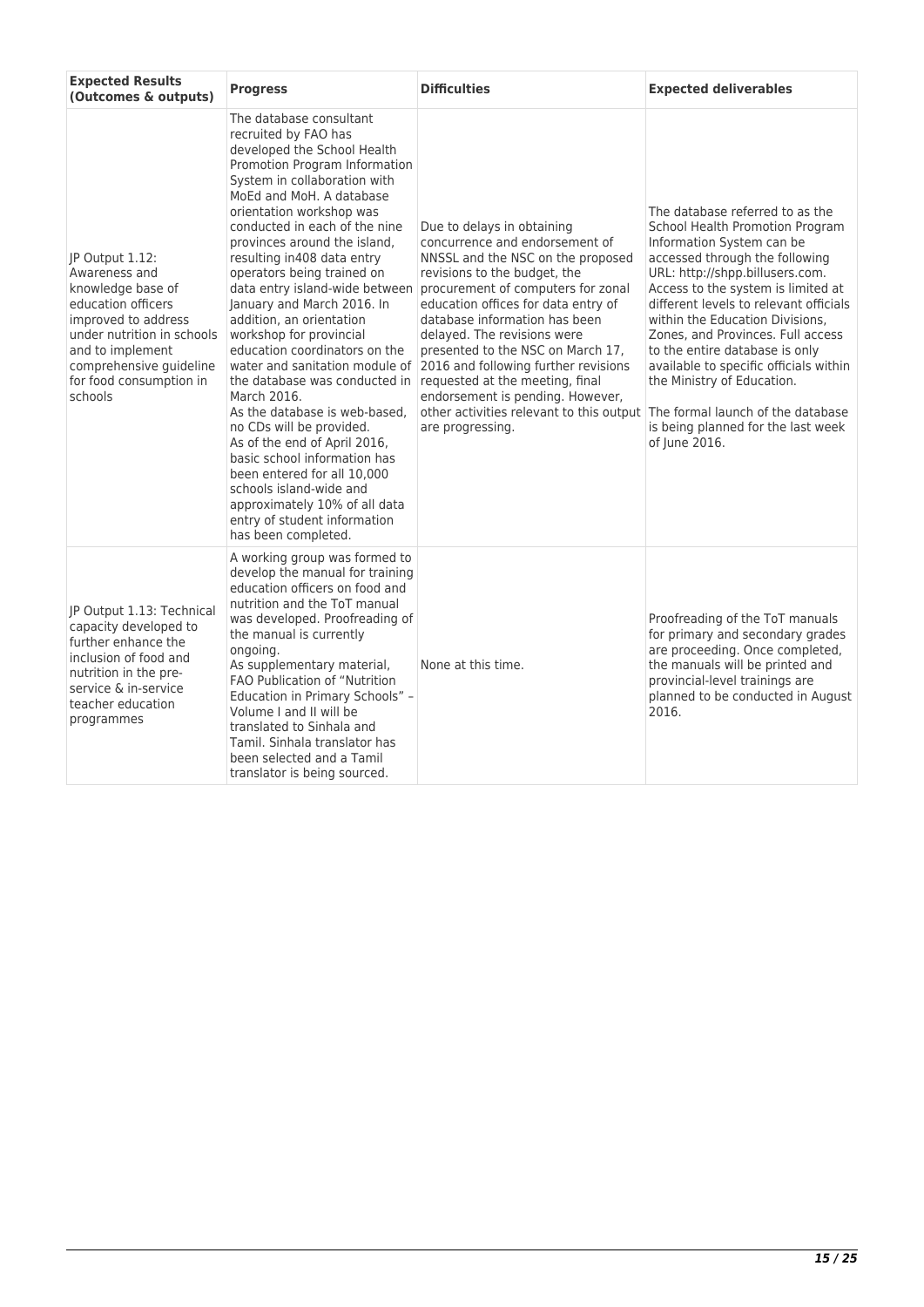| <b>Expected Results</b><br>(Outcomes & outputs)                                                              | <b>Progress</b>                                                                                                                                                                                                                                                                                                                                                                                                                                                                                                                                                                                                                                                                                                                                                                                                                                                                                                                                                                                                                                                                                            | <b>Difficulties</b>                                                                                                                                                                                                                                                                                                                                                                                                                                                                                                                                                                                                                                                                                                                                                                                                                                                                                                                                                                                | <b>Expected deliverables</b>                                                                                                                                                                                                                                                                                                                                                                                            |
|--------------------------------------------------------------------------------------------------------------|------------------------------------------------------------------------------------------------------------------------------------------------------------------------------------------------------------------------------------------------------------------------------------------------------------------------------------------------------------------------------------------------------------------------------------------------------------------------------------------------------------------------------------------------------------------------------------------------------------------------------------------------------------------------------------------------------------------------------------------------------------------------------------------------------------------------------------------------------------------------------------------------------------------------------------------------------------------------------------------------------------------------------------------------------------------------------------------------------------|----------------------------------------------------------------------------------------------------------------------------------------------------------------------------------------------------------------------------------------------------------------------------------------------------------------------------------------------------------------------------------------------------------------------------------------------------------------------------------------------------------------------------------------------------------------------------------------------------------------------------------------------------------------------------------------------------------------------------------------------------------------------------------------------------------------------------------------------------------------------------------------------------------------------------------------------------------------------------------------------------|-------------------------------------------------------------------------------------------------------------------------------------------------------------------------------------------------------------------------------------------------------------------------------------------------------------------------------------------------------------------------------------------------------------------------|
| JP Output 1.14: School<br>garden programme<br>improved to increase<br>nutrition levels of school<br>children | Providing technical support to<br>evaluate and introduce<br>nutritionally rich fruits and<br>vegetables to school gardens<br>and to establish and implement<br>school-garden based learning<br>at a national level has not yet<br>started. These activities are<br>planned to commencein<br>September 2016.<br>The FAO Manual for Teachers.<br>Parents, and Communities on<br>"Setting Up and Running a<br>School Garden" (Garden Tool)<br>was translated into Sinhala<br>language and localized for the<br>Sri Lankan context. The<br>Sinhalese medium manual was<br>printed and distributed among<br>5,000 schools in 7 provinces.<br>Proof reading of the Tamil<br>translation of the Garden Tool<br>is completed and the art work<br>is being finalized.<br>Training of Trainers (ToT) on<br>school garden-based learning<br>commenced in March 2016. As<br>of April 30, 2016, six ToT<br>workshops have been<br>completed in six districts, with<br>a total of 292 education<br>specialists trained on school<br>gardening thus far. 400 School<br>Garden Tool manuals were<br>provided for the ToTs. | Discussions between the NNSSL and<br>FAO/MoEd on the proposed reduction<br>in the number of school gardens and<br>the allocation of the remaining funds<br>towards the procurement of<br>computers for the school nutrition<br>database (output 1.12) caused some<br>delays. A final decision to support up<br>to 6,000 school gardens was taken at<br>the NSC meeting on March 17, 2016,<br>while FAO cautioned NNSSL that with<br>the available time, the likelihood of<br>reaching a target of 6,000 is very<br>small. However, the official<br>endorsement of all NSC members on<br>the proposed work plan and budget<br>revisions is still pending.<br>Translation to Sinhalese medium took the school gardens are planned to<br>more time than expected and was<br>finally completed in February 2016.<br>The Tamil translation of the Garden<br>Tool was started only after<br>completion of the Sinhala version;<br>thus, a considerable amount of time<br>was taken for the translations. | Printing of 6,000 FAO Garden Tool<br>manuals in the Sinhalese language<br>was completed in February 2016.<br>The manuals were distributed to 7<br>provinces in April 2016.<br>Finalization of the Tamil language<br>manual is expected to be<br>completed by the end of May 2016<br>and is planned to be distributed to<br>1,800 schools in June 2016.<br>The remaining ToT trainings for<br>be completed by June 2016. |

## Cross-cutting issues

How has the JP addressed during the reporting period (please provide concrete actions):

#### 1) The **sustainability** of the JP work. (200 words)

The baseline nutrition surveys and the review of the in-country capacity for fortified rice (including the landscape analysis and pilot study) will all serve as key documents to scale up and inform long-term national interventions to address malnutrition. Further, enhancing the existing National Nutrition Surveillance System of MoH will strengthen the existing information system and ensure that nutrition indicators are being tracked and the targets and objectives of the existing or future-implemented programmes are monitored. In addition, the development and introduction of national food fortification policy directives will ensure efforts of this programme are incorporated into national standards and development agendas. Also, strengthening the government's 40-year old locally fortified supplementary food programme (Thriposha), through this project will better the product quality and availability, which will continue on even after the end of the JP. Thus, the activities conducted through WFP will support the government in developing sustainable, long-term nutrition interventions.

The efforts of FAO primarily focus on Training of Trainers for both pre-school and school children ensure that the investment of the JP in training educators, officials, and parents through detailed programmes and with comprehensive manuals and information will guarantee that the activities conducted by FAO are incorporated into the pre-school and school systems; thereby promoting nutrition education and better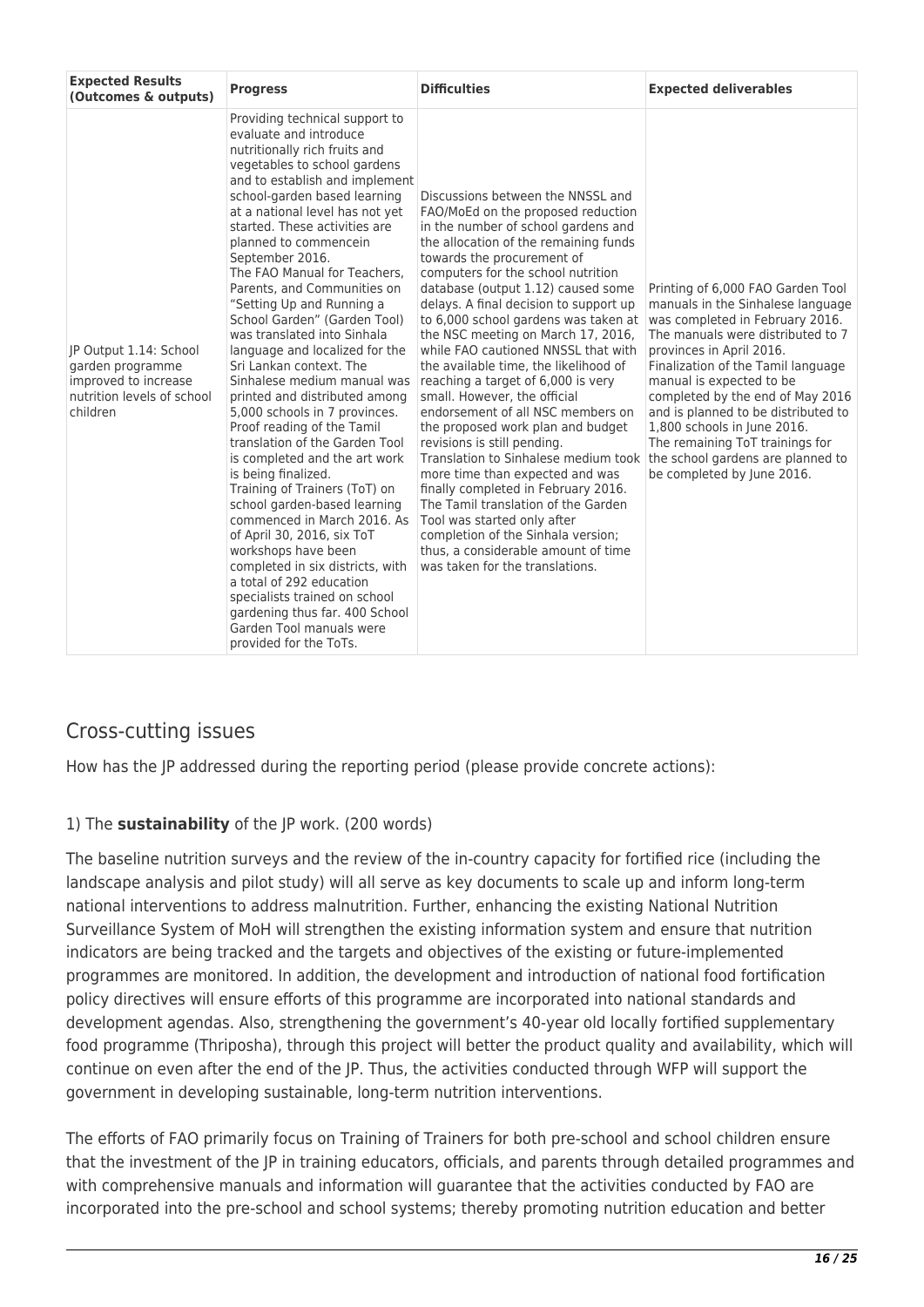nutrition in children, schools, and homes. Further, the guidelines, technical materials, school gardens, and the database are all provided to the student beneficiaries through the MoEd and thus national ownership and commitment of the government in sustaining these activities is already evident.

Activities under this JP were also designed to support the GoSL Multi-Sector Action Plan for Nutrition (MSAPN) administered by the National Nutrition Secretariat of the Sri Lanka (NNSSL) in collaboration with 17 ministries. As the new government is still committed to this plan, it is guaranteed that the activities of the project will be continuously monitored by the NNSSL within the GoSL's Presidential Secretariat, further ensuring sustainability of the JP activities.

#### 2) The promotion of **women's empowerment and gender equality.** (200 words)

The results of the PLW baseline survey, supported by WFP, will serve as a reference point for the nutrition and house-hold level food security status of PLW and will allow the government to implement informed programmes to directly address and enhance the nutritional status of women, and thereby their health and well-being. The schoolchildren survey will evaluate the nutritional status of both boys and girls and will help inform the government, including the Ministry of Health, Ministry of Education, and Ministry of Women and Child Affairs, among others on appropriate nutrition interventions.

FAO works directly with the Ministry of Women and Child Affairs to educate and empower pre-school teachers and women's development officers, on nutrition promotion, which will directly advise women on improved pre-school and home nutrition.

Both the direct training of pre-school and school teachers and other government officers and community members and the results of the baseline surveys will inform and educate decision makers and ensure national investment in nutrition and household-level food security is a priority to address the prevalence of under-nutrition. Further, the activities of the project will influence women's behavior change towards the procurement and consumption of nutritious foods for their children, themselves, and within their households, in general.

During the planning and consultative workshops held by WFP and FAO, suggestions and recommendations from both men and women were encouraged in influencing policy decisions and programme implementation, thereby ensuring gender balanced considerations.

#### 3) The engagement in **public-private partnerships**. (200 words)

The private sector, including millers, traders/retailers, and consumers, were consulted through the landscape analysis to evaluate their capacity and interest for initiating/scaling up rice fortification programmes in the country. Further, the private sector will become more involved in the JP, especially with the rice fortification pilot programme that is planned to commence in July 2016, through the provision of fortified rice kernels for blending.

In addition, the private sector is involved in providing services such as meeting room facilities for stakeholder consultations and workshops.

## **Communication and Advocacy**

**Has the JP articulated an advocacy & communication actions that helps advance its policy**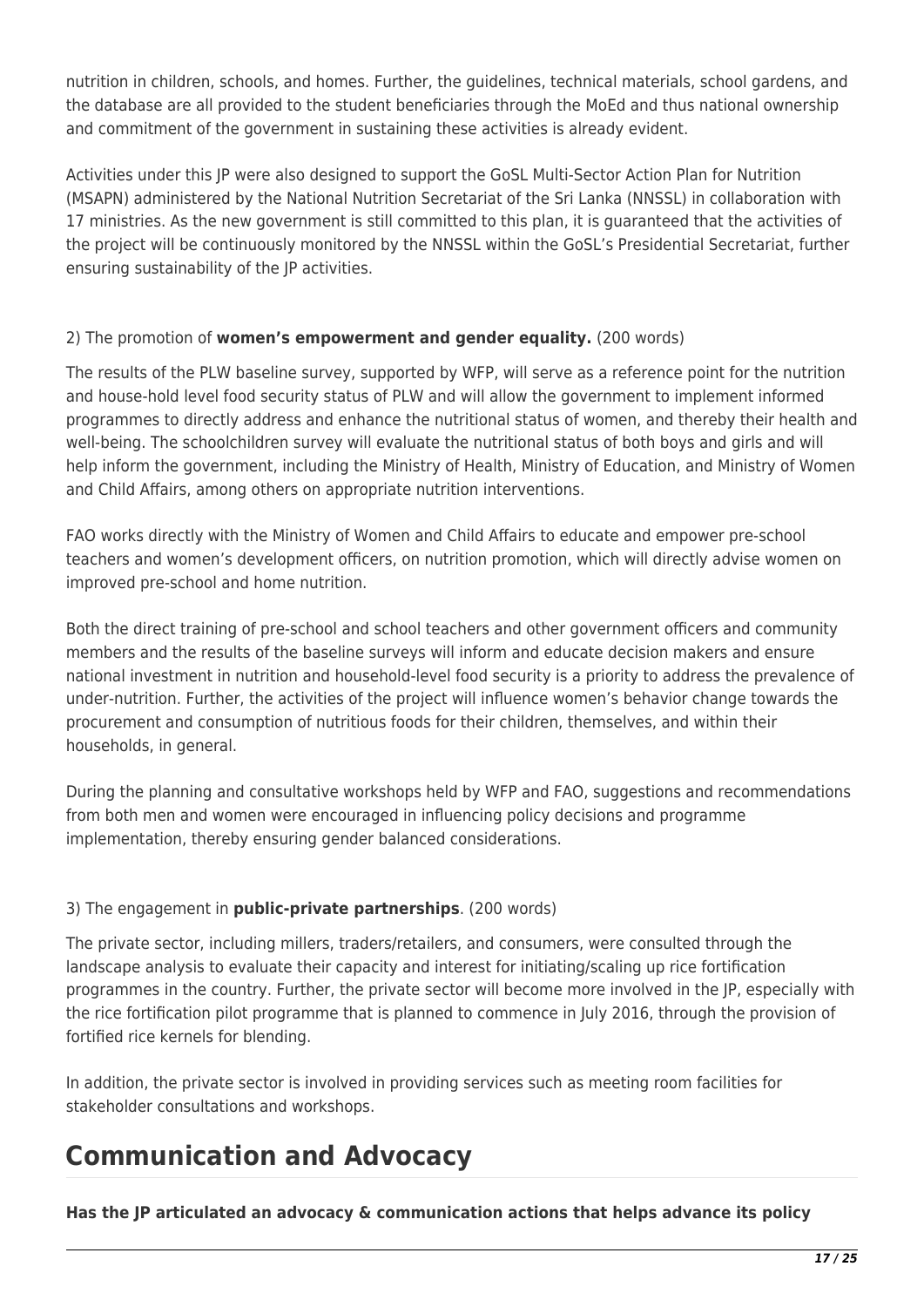## **objectives and development outcomes?:**

No

•

#### **Please describe communication activities developed as part of the JP. :**

Through its activities, the JP has produced a number of communications materials, including flyers/leaflets, banners, news stories, dramas, and guidance documents pertaining to nutrition promotion in line with the objectives of the programme.

In collaboration with the Ministry of Education, FAO supported revising and updating the School Canteen Circular and Guidelines and distributing these in Sinhala and Tamil languages to all 10,000 schools across the island. FAO also translated the school garden tool training manual into local languages for Training of Trainers (ToT) of education specialists for school garden-based learning.

Further, FAO supported MoE in producing 10 posters and 12 leaflets on organic gardening and agricultural practices displayed at the exhibition for the Toxin-Free Nation organized by the Presidential Secretariat and drawing large crowds of about 7.000 civil society over three days. These posters were printed in Sinhalese language, targeting the language used by the majority in Colombo. FAO also facilitated the production of 1,000 CDs on the utilization of plant extracts for pest and disease control for dissemination to interested community members at the exhibition.

WFP and FAO both supported the 9th National Scout Jamboree, for 10,000 scouts. WFP displayed banners and distributed flyers on the SDGs and nutrition; and facilitated BMI measurements; and FAO supported nutrition-themed games and quiz and drama competitions. Coverage of the support at the Scout Jamboree was provided in a number of local newspapers and the FAO website and can be accessed at:

• http://www.ft.lk/article/528941/FAO-educates-the-scouts-on-nutrition

http://content.educationtimes.lk/latest-news/7220-fao-s-awareness-campaign-on-nutrition-at-jaffna-jambor ee-a-resounding-success

• http://www.fao.org/srilanka/news/detail-events/en/c/385817/

While the first year of the project involved the inception phase and the development of guidelines and technical material and the conducting of surveys and studies; the upcoming final year of the JP will involve the publication of baseline surveys and landscape and pilot study reports and the launch of the school database and gardens; thus many more visibility opportunities are anticipated. To this effect, discussions have been planned with the RC office communications focal point, together with the communications officers of each agency to better define a strategy for JP communications and potentially broadcast JPrelated communications through the One UN channels. Further, initial discussions were made with NNSSL to consider their willingness to communicate JP activities on their electronic/social media platforms.

#### **Please provide concrete gains on how the the JP communication and advocacy efforts have increased awareness on SDGs.:**

WFP is supporting the Medical Research Institute (MRI) of MoH to conduct national baseline surveys on the food and nutrition security of PLW and on school children, which will inform policy decisions and necessary interventions regarding SDG 2 and, in turn, address SDG 5: Gender Equality within the household and influence SDG 1 to end poverty. The reports of these two baseline surveys are expected to be published in the third quarter of 2016 and will serve as concrete advocacy tools for government, public, and private sector interventions to improve the nutritional status of the country.

Further, WFP's support for reviewing the National Nutrition Policy; developing the rice fortification policy directives; revamping the National Nutrition Surveillance Information System; will contribute directly to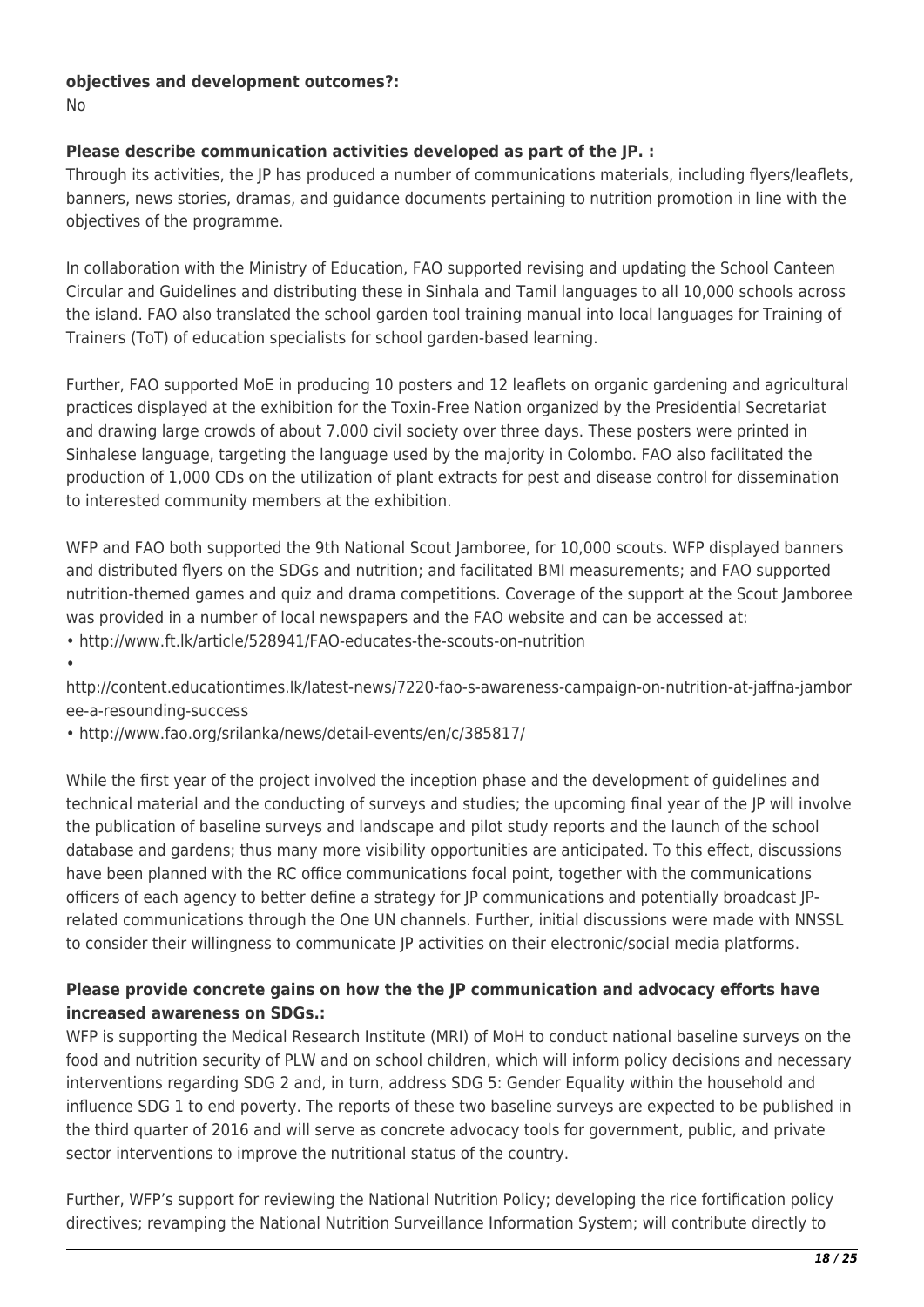SDG2 as well as towards SDGs 1, 3, and 5.

The school feeding policy, canteen guidelines and circular, school garden tool, ToT manuals, banners, and flyers, produced by FAO in collaboration with the Ministry of Education and the Ministry of Women and Child Affairs directly contribute to gains towards SDG 2: Zero Hunger, as they are all related to addressing hidden hunger and good nutrition; SDG 3: Good Health and Well-being from pre-school and school children, to teachers and parents; SDG 4: Quality Education; and SDG 5: Gender Equality. Further, the school nutrition database also aims to support the above-mentioned SDGs as well as SDG 6: Clean Water and Sanitation as it incorporate WASH availability information in schools.

In addition, the JP's support for events such as the National Scout Jamboree and the Toxin-Free Nation Exhibition, help promote SDG 2, especially, among school children and civil society through banners, flyers, and other interactive media.

#### **JP twitter handle:**

@

Other social media channels managed by joint programme (Instagram, Google+, You Tube…):

### One UN Coordination and Delivering as One

The SDG-F is based on the principles of effective development cooperation, inclusion and participation and One UN coordination.

| <b>Actions</b>                                                                                                                       | <b>Description</b>                                                                                                                                                                                                                                                                                                                                                                                                                                                                                                                                                                                                                                                                                                                                                                                                                                                                                                                                                                                                                                                                                   |
|--------------------------------------------------------------------------------------------------------------------------------------|------------------------------------------------------------------------------------------------------------------------------------------------------------------------------------------------------------------------------------------------------------------------------------------------------------------------------------------------------------------------------------------------------------------------------------------------------------------------------------------------------------------------------------------------------------------------------------------------------------------------------------------------------------------------------------------------------------------------------------------------------------------------------------------------------------------------------------------------------------------------------------------------------------------------------------------------------------------------------------------------------------------------------------------------------------------------------------------------------|
| Managerial practices<br>(financial, procurement,<br>etc.) implemented<br>jointly by the UN<br>implementing agencies<br>for SDG-F JPs | WFP and FAO have regular JP meetings to review progress, collaborate, and<br>coordinate among the two agencies. When bottlenecks are identified, the issues<br>are elevated to the UN agency heads and then to the UN RC for intervention and<br>resolution; including the issue in obtaining the commitment of GoSL to the<br>matching funds and the approval of the proposed work plan and budget<br>revisions, both of which were resolved. Further, both agencies participate in<br>progress review meetings conducted by NNSSL and participating agency heads<br>and UN RC, when available, partake in the Project Management Committee and<br>National Steering Committee meetings, where decisions on the proposed<br>revisions to the work plan and budget were finalized.<br>While not an implementation agency of the JP, UNICEF provided financial support<br>towards the baseline nutrition surveys conducted by MRI for PLW and school<br>children and participate together with WFP at the MRI progress review meetings,<br>again indicating One UN coordination among the government. |
| Joint analytical work<br>(studies, publications,<br>etc.) undertaken jointly<br>by UN implementing<br>agencies for SDG-F JPs         | The WFP-supported monthly meeting of the MoH commissioned Technical<br>Advisory Group (TAG) for food fortification also includes the technical expertise<br>of FAO and UNICEF in shaping and deciding upon factors related to the<br>landscape analysis and pilot study on rice fortification, such as fortificant types,<br>specifications, study design, etc.<br>Technical guidance and expertise from UNICEF is also provided in addition to the<br>financial support towards the baseline nutrition surveys conducted by MRI.                                                                                                                                                                                                                                                                                                                                                                                                                                                                                                                                                                    |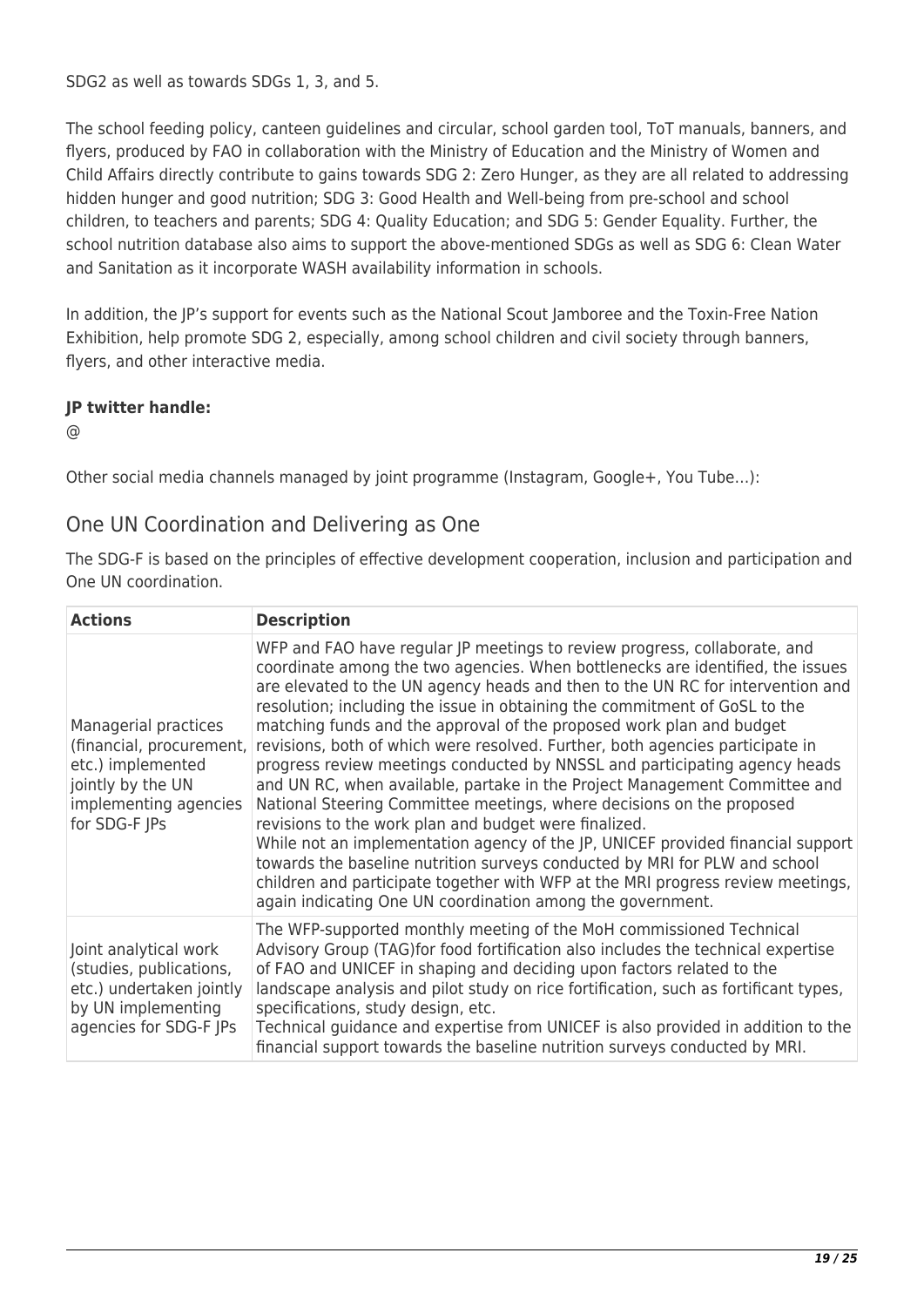| <b>Actions</b>                                                                         | <b>Description</b>                                                                                                                                                                                                                                                                                                                                                                                                                                                                                                                                                                                                                                                                                                                                                                                                                                                                                                                                                                                                                                           |
|----------------------------------------------------------------------------------------|--------------------------------------------------------------------------------------------------------------------------------------------------------------------------------------------------------------------------------------------------------------------------------------------------------------------------------------------------------------------------------------------------------------------------------------------------------------------------------------------------------------------------------------------------------------------------------------------------------------------------------------------------------------------------------------------------------------------------------------------------------------------------------------------------------------------------------------------------------------------------------------------------------------------------------------------------------------------------------------------------------------------------------------------------------------|
| Joint activities<br>undertaken jointly by<br>UN implementing<br>agencies for SDG-F JPs | Towards the development of an overarching school feeding policy, WFP<br>conducted a school feeding situation analysis to document the existing<br>modalities for school feeding and obtain recommendations for improving the<br>programmes. A key observation and recommendation of the situation analysis,<br>endorsed by MoEd and Ministry of Planning was the lack of and need for a<br>comprehensive school feeding policy. FAO is working with MoEd on drafting and<br>updating school feeding guidelines and circulars.<br>Furthering the project's key objective of achieving attitudinal and behavioural<br>changes through enhanced nutrition education and nutrition promotion, WFP<br>and FAO both supported the 9th National Scout Jamboree, for 10,000 scouts on<br>Feb. 20-26, 2016.<br>As WFP provides school meals to almost all 970 schools in the Northern Province<br>and conducts regular monitoring and evaluation of the schools, 1 WFP officer<br>was nominated to attend the ToT training on school gardens on April 26-27,<br>2016. |
| Other, please specify:                                                                 | UN-Habitat is assisting the construction activities of 15 school buildings and 10<br>teachers' quarters in 25 schools in the Mannar District in the Northern Province.<br>16 of the 25 schools have also been selected as beneficiaries for the<br>implementation of school gardens through this SDGF project. Thus, of the 9<br>remaining schools, 3 participants representing the 9 remaining schools were<br>given the opportunity to attend the ToT on school gardens held in Northern<br>Province on April 26th& 27th 2016.                                                                                                                                                                                                                                                                                                                                                                                                                                                                                                                             |

#### **What types of coordination mechanisms and decisions have been taken to ensure joint delivery? :**

As described above, the joint programme meets regularly to review project progress and jointly discuss implementation strategies and collaborations. The Joint Programme Coordinator organizes the JP meetings and liaises with the coordinating government body, the National Nutrition Secretariat of Sri Lanka (NNSSL), the SDGF Secretariat, and the representatives for the Spanish Government, on behalf of both implementing UN agencies.

In addition, any documentation, such as the proposed work plan and budget revisions and financial and narrative monitoring reports are prepared separately by the Nutrition Officers at WFP and the Project Manager at FAO and are consolidated by the JP Coordinator as One UN.

As detailed above, FAO participates in the WFP-supported MoH-appointed TAG's monthly meetings with other relevant ministries and government agencies, ensuring that the technical expertise of both agencies are represented in the decisions made in the rice fortification initiative; thereby further indicating to GoSL the collaboration and cooperation between the two agencies of the SDGF JP. Also, UNICEF is represented in the monthly TAG meetings, highlighting the alliance of the UN agencies even more.

Further, both agencies attend together the progress review meetings conducted by NNSSL with all implementing ministries and stakeholders, as well as the JP PMC and NSC meetings. Minutes of the PMC and NSC meetings are prepared by the JP coordinator and reviewed by each participating UN agency prior to sharing with NNSSL for finalization and dissemination.

## National Ownership: Paris, Accra and Busan Commitments

The SDG-F strengthens the UN system's ability to deliver results in an integrated and multi-dimensional manner by supporting the Joint Programme modality and by bringing together United Nations Agencies and national counterparts in a collective effort to ensure ownership and sustainability of results of JPs and advance towards the SDGs.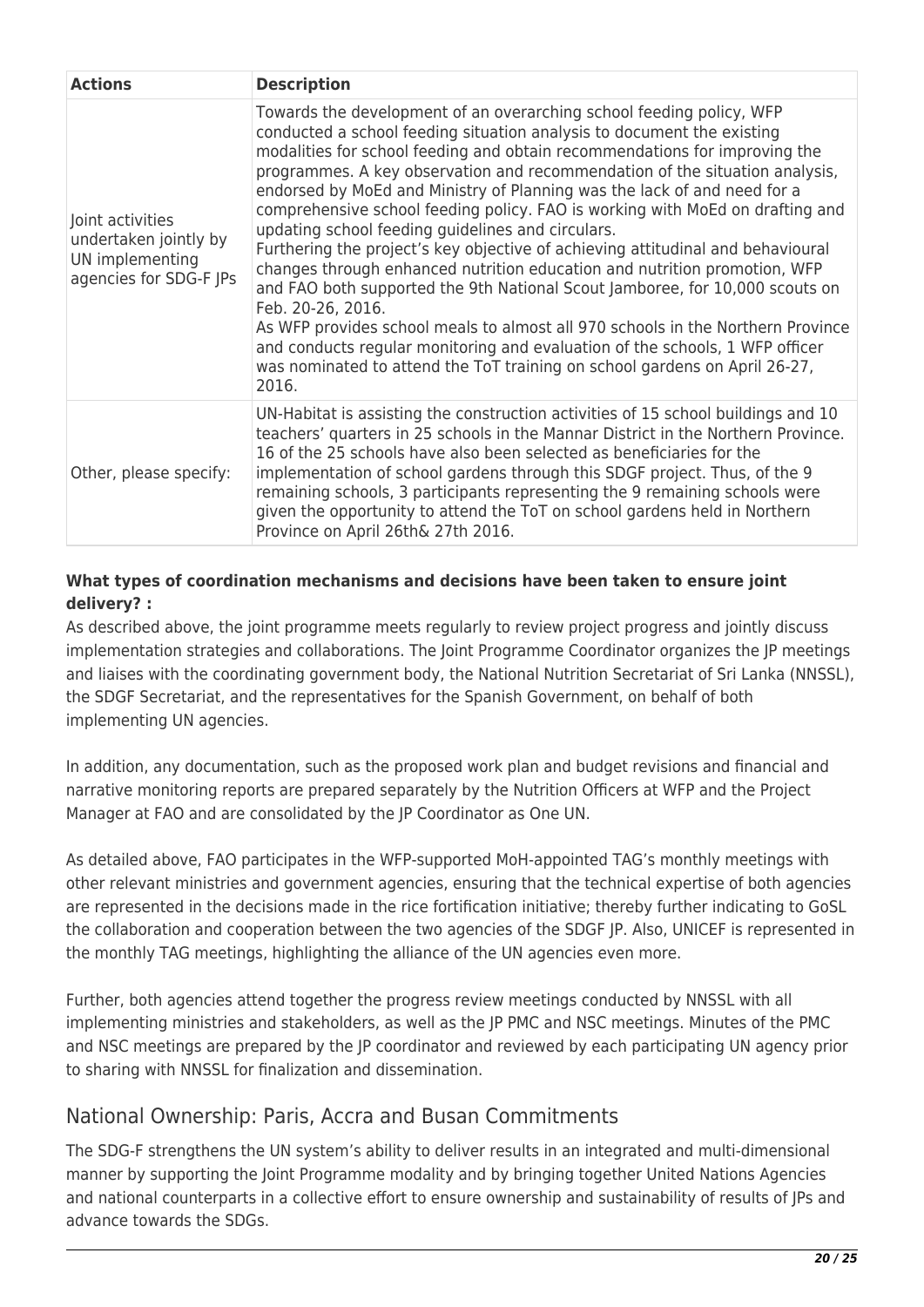| <b>Partners</b>                           | Involvement *        | <b>Type of</b><br>involvement                                                                                            | <b>Examples</b>                                                                                                                                                                                                                                                                                                                                                                                                                                                                                                                                                                                                                                                                                                                                                                                                                                                                                                                                                                                                                                                                                                                                                                                                   |
|-------------------------------------------|----------------------|--------------------------------------------------------------------------------------------------------------------------|-------------------------------------------------------------------------------------------------------------------------------------------------------------------------------------------------------------------------------------------------------------------------------------------------------------------------------------------------------------------------------------------------------------------------------------------------------------------------------------------------------------------------------------------------------------------------------------------------------------------------------------------------------------------------------------------------------------------------------------------------------------------------------------------------------------------------------------------------------------------------------------------------------------------------------------------------------------------------------------------------------------------------------------------------------------------------------------------------------------------------------------------------------------------------------------------------------------------|
| Government<br>(specify<br>national/local) | Fully involved       | Policy-decision<br>making<br><b>Budget</b><br>Service Provision                                                          | All activities of the JP are conducted in close<br>collaboration with the government. The National<br>Nutrition Secretariat of Sri Lanka (NNSSL) serves as<br>the government oversight and coordination body<br>for the JP and conducts regular progress review<br>meetings with the two UN agencies and the four<br>implementing ministries in addition to co-chairing<br>and hosting the JP PMC and NSC meetings. WFP<br>and FAO also work directly MoH, MoAg, MoEd, and<br>MoWCA in implementing project activities. A few<br>specific examples of government involvement,<br>include:<br>• MoH convenes the WFP-supported monthly<br>meetings of the multi-sector Technical Advisory<br>Group for food fortification<br>• MoAg has offered its support to the pilot study on<br>rice fortification in terms of providing its facilities<br>and resources for blending and logistical needs<br>. MoEd is working closely with FAO on the<br>development of technical materials for schools; the<br>development of the school nutrition database; and<br>implementation of school gardens<br>• MoWCA is providing support in the promotion of<br>nutrition for pre-schools and parents and planning<br>the ToTs |
| <b>Private Sector</b>                     | Slightly<br>involved | Procurement<br>Service Provision                                                                                         | The private sector, including millers,<br>traders/retailers, and consumers were also<br>consulted through the landscape analysis to<br>evaluate their considerations for initiating/scaling<br>up rice fortification programmes in the country.<br>The private sector will become more involved in<br>the JP, especially with the rice fortification pilot<br>programme through the provision of fortified rice<br>kernels for blending.<br>Further, the private sector is involved in providing<br>services such as meeting room facilities for<br>stakeholder consultations and workshops.                                                                                                                                                                                                                                                                                                                                                                                                                                                                                                                                                                                                                      |
| Civil Society                             | Fully involved       | Policy-decision<br>making<br>Other<br><b>Please specify:</b><br>survey/study<br>participants;<br>exhibition<br>attendees | PLW and schoolchildren from civil society are<br>participants in the baseline nutrition surveys<br>conducted by MRI.<br>The SUN PF conducted a civil sector review of the<br>National Nutrition Policy and the information<br>gathered from this will be considered in the WFP-<br>supported MoH review of the Policy.<br>Households and schoolchildren will also participate<br>in the rice fortification pilot study, especially by<br>providing feedback on acceptability.<br>Also, many numbers of civil society attended the<br>exhibition where FAO disseminated nutrition<br>information through posters, flyers, and CDs in<br>collaboration with the MoEd.                                                                                                                                                                                                                                                                                                                                                                                                                                                                                                                                               |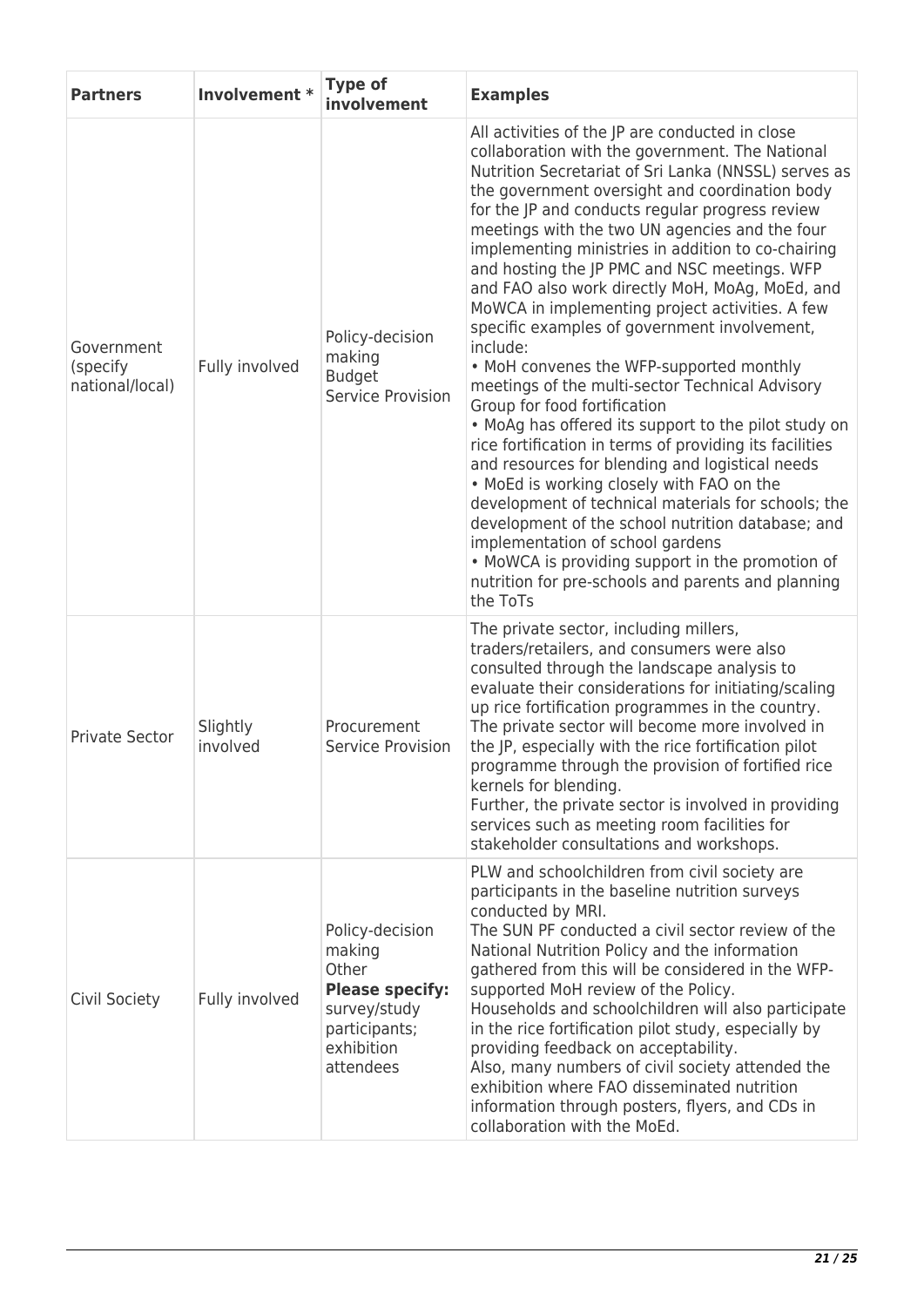| <b>Partners</b> | Involvement * Type of | involvement                                    | <b>Examples</b>                                                                                                                                                                                                                                                                                                                                                                                                                                                                                                   |
|-----------------|-----------------------|------------------------------------------------|-------------------------------------------------------------------------------------------------------------------------------------------------------------------------------------------------------------------------------------------------------------------------------------------------------------------------------------------------------------------------------------------------------------------------------------------------------------------------------------------------------------------|
| Academia        | Fairly involved       | Policy-decision<br>making<br>Service Provision | Experts from universities attend the WFP-supported<br>monthly TAG meetings on food fortification.<br>Further, Eols were received from a few research<br>institutions for conducting the pilot study on rice<br>fortification and will thus likely have a significant<br>input in the implementation of the study.<br>Academics also participated in FAO-supported<br>consultative meetings on developing nutrition<br>guidelines, circulars, ToT manuals, and curricular<br>material for JP activities with MoEd. |

\* Implementation of activities and the delivery of outputs

#### **Please briefly describe the current situation of the government, private sector and civil society on regards of ownership, align:**

With the new government that started its administration coinciding with the commencement of the JP, the high-level oversight and coordination body for this IP- the National Nutrition Secretariat of Sri Lanka (NNSSL) within the Presidential Secretariat was initially non-functional, but has, over time, provided an instrumental role in collaborating with the multi-sectoral ministries and the two agencies in follow up on the progress and addressing issues (such as agreement on proposed revisions and resolving delays within ministries) that arose in the implementation of the programme. In addition to the JP-required PMC and NSC meetings, NNSSL scheduled and conducted progress review meetings with all four ministries together and separately, when necessary, to monitor project progress – both physical and financial. In addition, WFP provides updates on the SDGF JP to its Project Management Unit at the Ministry of National Policies and Planning as well.

Further, each of the four ministries (MoH, MoAg, MoE, and MoWCA) work in close collaboration with WFP and FAO as necessary in implementing the activities of the project and conduct monitoring within each ministry. For example, MoH follows up on JP activities with WFP participation through updates at the monthly TAG meetings as well as the MoH Nutrition Coordination Divisions meetings and the MCHN meetings where WFP-supported efforts for the baseline surveys, rice fortification landscape and pilot studies, review of the National Nutrition Policy and nutrition information system; and support to the Thriposha programme are discussed. Similarly, efforts of the JP are followed up in the other implementing ministries as well.

Sub-contracted third parties of the private sector have been involved in the type-setting and printing of FAO publications, including school canteen guidelines and the FAO school garden tool, among other documentation. FAO contracted nutrition consultant and database consultant have also provided consistent and committed efforts towards progressing on critical components of the JP. Further, WFPcontracted research institution has worked in close collaboration with the WFP Regional Bureau consultant on the landscape analysis.

Thus, all stakeholders involved in the implementation of the JP activities have been committed to ensuring quality deliverables and sustainable solutions towards achieving the objectives of the JP.

#### **Please briefly provide an overall assessment of the governance and managerial structures :**

The NNSSL convenes the NSC and PMC meetings with the UN RC (or delegate) as co-chair. To date, the JP held on PMC meeting on November 6, 2015 and one NSC meeting on March 17, 2016. At the NSC meeting in March, participation of the government oversight body, NNSSL; UN RC; and representative of the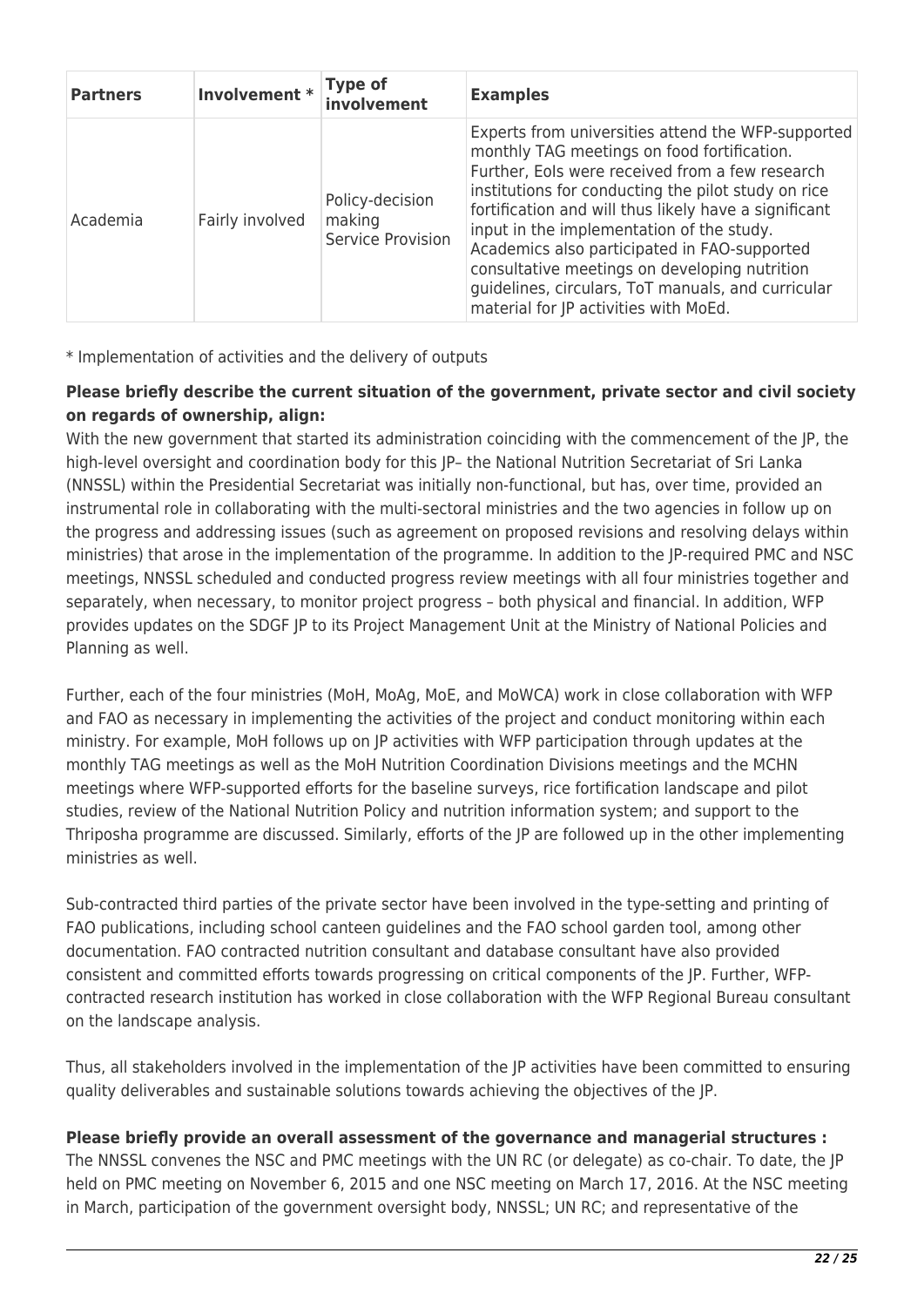Spanish government were all present and directly involved in reviewing the progress and especially the proposed work plan and budget revisions. Concerns regarding certain proposed amendments were voiced and covering resolutions were made at the NSC itself, owing to the committed participation of the decision makers for the JP. This collaboration, showcases the ability of GoSL, UN agencies, and donor to work together at a high-level horizontal coordination towards addressing the important issues of malnutrition in the country.

In February 2016, the Chargée d'Affaires of the Embassy of Spain in New Delhi requested a special meeting in Sri Lanka to discuss the progress and concerns of the SDGF JP. This meeting was arranged on short notice with the participation of the heads of UN agencies and the implementing officers and highlights the commitment of the donor government in ensuring the success of the JP.

The JP also continues to make progress on project activities by working with dedicated staff within the government implementing agencies through horizontal coordination between project officers and government officers to continuously move forward in areas including the baseline surveys, rice fortification initiatives, development of nutrition promotion documentation, development of a nutrition information database, among others..

Vertical coordination between the UN RC, heads of the two UN implementing agencies and JP staff in decision-making, monitoring progress, and advising on addressing bottlenecks has been instrumental in the achievements of the JP thus far. Horizontal coordination between the two UN agency heads in progress reviews and in collaboration on the proposed revised work plan and budget has strengthened the JP 'Delivering as One'. Regular meetings of the JP team has ensured teamwork and partnership in implementing project activities.

Further, vertical coordination between NNSSL and the implementing ministries through progress review meetings also establishes the management structure and responsibilities for successful JP implementation.

# **VI. Joint Programme contribution to the SDGs**

| <b>SDG</b><br># | <b>JP Contribution</b>                                                                                                                                                                                                                                                                                                                                                                                                                                                                                                                                                                                                                                                                                                                                            |
|-----------------|-------------------------------------------------------------------------------------------------------------------------------------------------------------------------------------------------------------------------------------------------------------------------------------------------------------------------------------------------------------------------------------------------------------------------------------------------------------------------------------------------------------------------------------------------------------------------------------------------------------------------------------------------------------------------------------------------------------------------------------------------------------------|
| Goal<br>1       | By analyzing the results of the baseline surveys and encouraging home-grown school gardening;<br>among other activities the JP can influence targeted nutrition interventions which will help the<br>health and well-being of the society, especially women and girls, thereby ensuring better<br>education, which in turn, helps to end poverty.                                                                                                                                                                                                                                                                                                                                                                                                                 |
| Goal<br>2       | The JP was designed around SDG2 and primarily focuses its efforts on nutrition and food security.<br>The baseline surveys on PLW and school children; the policy development and introduction of<br>fortified foods; and nutrition promotion for pre-school and school children, teachers, and civil<br>society; and the revamping of the national nutrition surveillance system are the main components<br>of the JP and all contribute to SDG2 - Zero Hunger. For example, the JP's support for events such<br>as the National Scout Jamboree and the Toxin-Free Nation Exhibition, help promote SDG 2,<br>especially, among school children and civil society through banners, flyers, and other interactive<br>media presentation good nutrition information. |
| Goal<br>3       | FAO activities, including Training of Trainers to disseminate nutrition information to educators,<br>parents, students, and civil society will encourage good health and well-being at all ages, in line<br>with SDG 3.<br>Further, WFP's support for reviewing the National Nutrition Policy and the rice fortification<br>initiatives, contribute towards SDG 3.                                                                                                                                                                                                                                                                                                                                                                                                |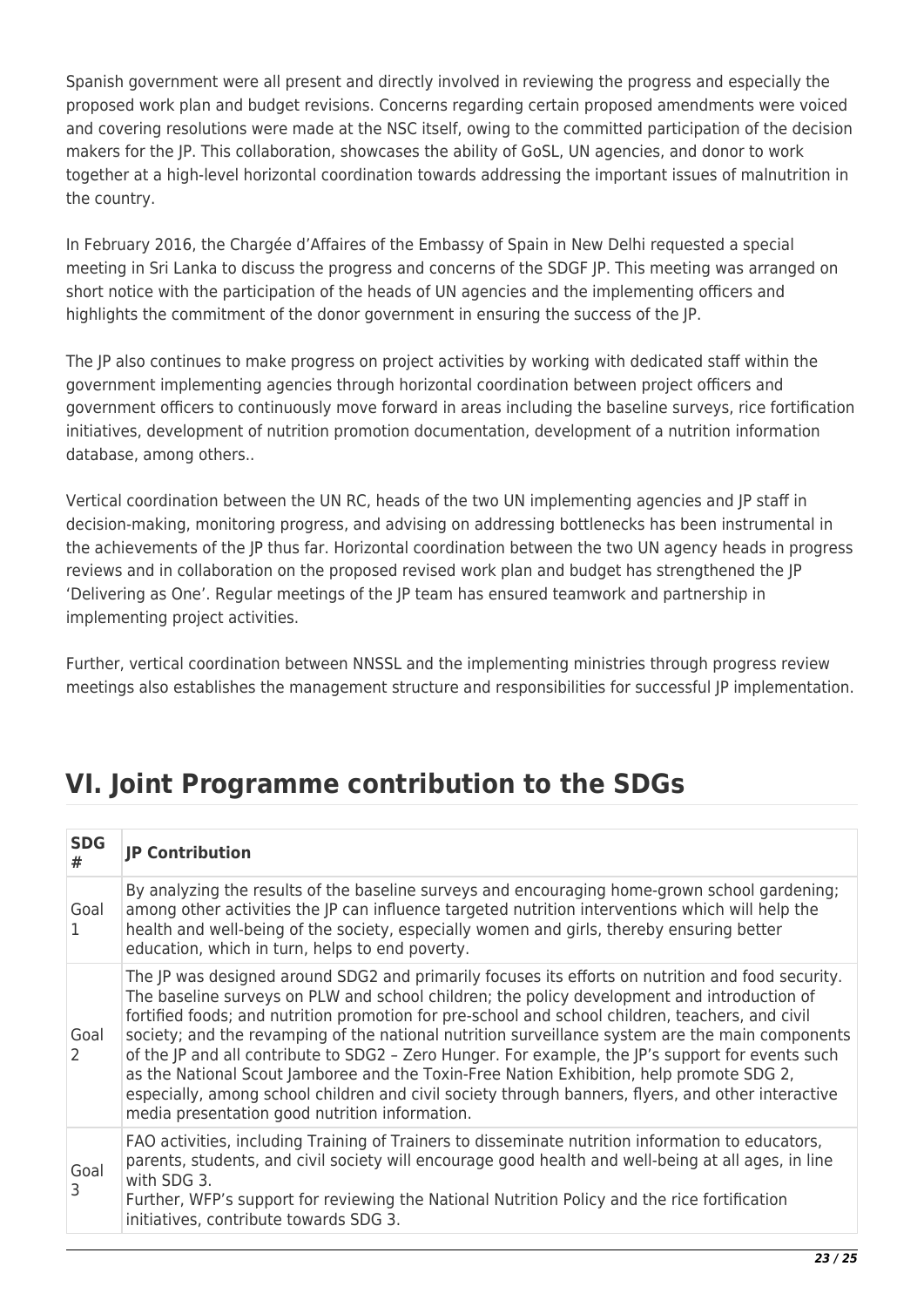| <b>SDG</b><br>#        | <b>JP Contribution</b>                                                                                                                                                                                                                                                                                                                                                                                                                                                                                                                                                                                                                                                                                                                                                                                                                                                                                                                                                                                        |
|------------------------|---------------------------------------------------------------------------------------------------------------------------------------------------------------------------------------------------------------------------------------------------------------------------------------------------------------------------------------------------------------------------------------------------------------------------------------------------------------------------------------------------------------------------------------------------------------------------------------------------------------------------------------------------------------------------------------------------------------------------------------------------------------------------------------------------------------------------------------------------------------------------------------------------------------------------------------------------------------------------------------------------------------|
| Goal<br>$\overline{4}$ | The school feeding policy, canteen guidelines and circular, school garden tool, ToT manuals,<br>banners, and flyers, and other technical material produced by FAO in collaboration with the<br>Ministry of Education and the Ministry of Women and Child Affairs directly contribute to gains<br>towards SDG 2: Zero Hunger, and directly promote nutrition education for pre-school and school<br>children, teachers and parents; in line with SDG 4.                                                                                                                                                                                                                                                                                                                                                                                                                                                                                                                                                        |
| Goal<br>5              | Through the national baseline surveys on the food and nutrition security of PLW and on school<br>children and the school nutrition database and national nutrition surveillance system, all of which<br>collect gender-disaggregated data; the information will inform target nutrition interventions,<br>especially relevant to SDG 2 and, in turn, address SDG 5: Gender Equality within the household<br>and influence SDG 1 to end poverty.                                                                                                                                                                                                                                                                                                                                                                                                                                                                                                                                                               |
| Goal<br>6              | The school nutrition database comprises a module which captures the water and sanitation<br>availability at all 10,000 schools. This information can inform the MoEd to ensure access to Clean<br>Water and Sanitation in schools, in line with Goal 6.                                                                                                                                                                                                                                                                                                                                                                                                                                                                                                                                                                                                                                                                                                                                                       |
| Goal<br>17             | The fortification efforts conducted by WFP through the JP include plans for contributing other<br>country experience and technology transfer for capacity building for the production of fortified<br>rice in Sri Lanka. WFP is considering means to strengthen South-South cooperation through<br>collaboration with other countries in the region for the procurement of fortified rice kernels for the<br>pilot study and the sharing of best practices and technical information.<br>WFP is planning to assist the government in improving the locally-fortified supplementary food,<br>Thriposha, through a North-South collaborated exposure exchange visit.<br>Further, WFP is collaborating with the Center for Excellence for Hunger in Brazil to plan and<br>facilitate an exchange visit with government officials to better the school feeding programme in<br>Sri Lanka by influencing the school feeding policy; home-grown school feeding; and inclusion of<br>fortified food in school meals. |

# **VII. Additional Information**

#### **Additional Comments:**

Through the regular progress review meetings and discussions with implementing ministries, it was noted that activities related to the MoWCA were being continuously delayed. To mitigate this, FAO elevated the issue to NNSSL and they called for a special meeting with high-level ministry officials to urge them to cooperate and expedite activities allocated to them.

While it took some time for NNSSL to work with the implementing ministries to identify and document the availability of matching funds, at the NSC meeting on March 17, 2016, NNSSL announced that after numerous meetings with the four ministries, the co-financing component of GoSL has been resolved. This was a major concern of the JP and the NNSSL indicated that they will provide formal details of the funds in the upcoming weeks.

Further, the NSC reviewed the proposed work plan and budget revisions and after some debate, especially on the target for school gardens, came to an agreement on the final amendments. Following the meeting, the amendments were incorporated and formal endorsement of the NSC members is pending to proceed accordingly.

### Attachments

**Performance Monitoring Framework \*:**